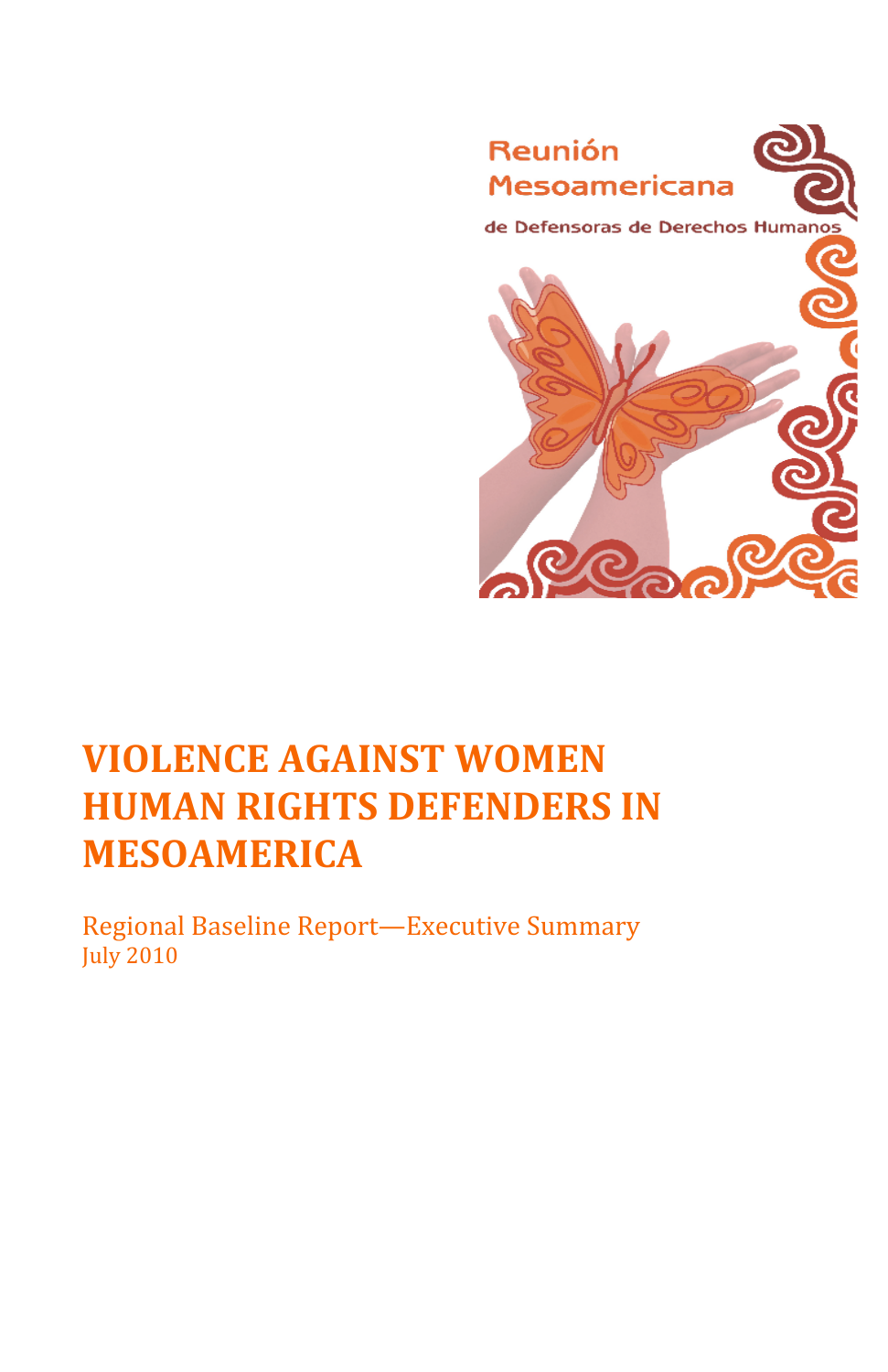#### **VIOLENCE AGAINST WOMEN HUMAN RIGHTS DEFENDERS IN**

**MESOAMERICA** Regional Baseline Report Executive Summary - July 2010

#### **Project
Organizers**

Alianza
Centroamericana
para
la
Transformación
de
la
Cultura
Patriarcal Association
for
Women's
Rights
in
Development
(AWID) Consorcio para el Diálogo Parlamentario y la Equidad Oaxaca A.C. Just
Associates
(JASS) Unidad de Defensores y Defensoras de Derechos Humanos de Guatemala (UDEFEGUA)

#### **Research
Coordinator
and
Report
Editor**

Marusia
López
Cruz

#### **Review
Team
and
Section
Authors**

Adelay
Carías Aline
Castellanos Ana
María
Hernández Beatriz
Navarijo Claudia
Virginia
Samayoa Daysi
Flores Jacqueline
Nolley
Echegaray Jessica
Sánchez Lydia
Alpízar
Durán Macu
Barcía Morena
Herrera Theres
Hoechli Yésica
Sánchez
Maya

#### **Graphic
Design**

Laura
Jiménez

#### **English
Translation
and
Editing**

Carolina
Clark Jackie
Nolley

#### **Donors**

We would like to thank the following donors for their generous support: Alianza
Feminista
Centroamericana
Transformando
la
Cultura
Patriarcal Central
American
Women's
Fund Global
Fund
for
Women Mama
Cash OWA

This document may be reproduced in part or in whole, provided it is not for any commercial purpose and the *source
is
duly
identified.*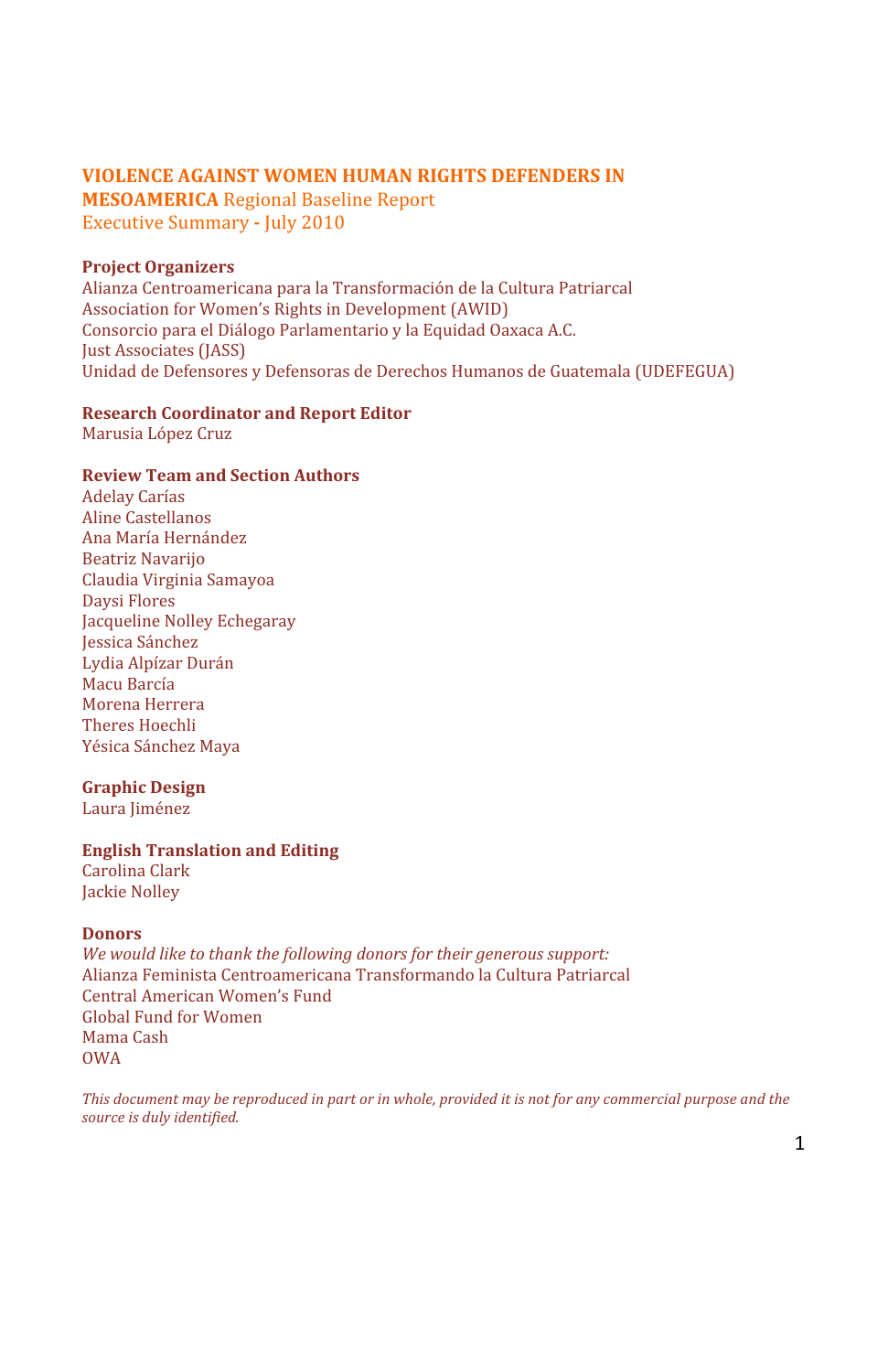# **Table
of
Contents**

| <b>Final Statement of the Mesoamerican</b><br><b>Meeting of Women Human Rights Defenders 16</b> |
|-------------------------------------------------------------------------------------------------|
|                                                                                                 |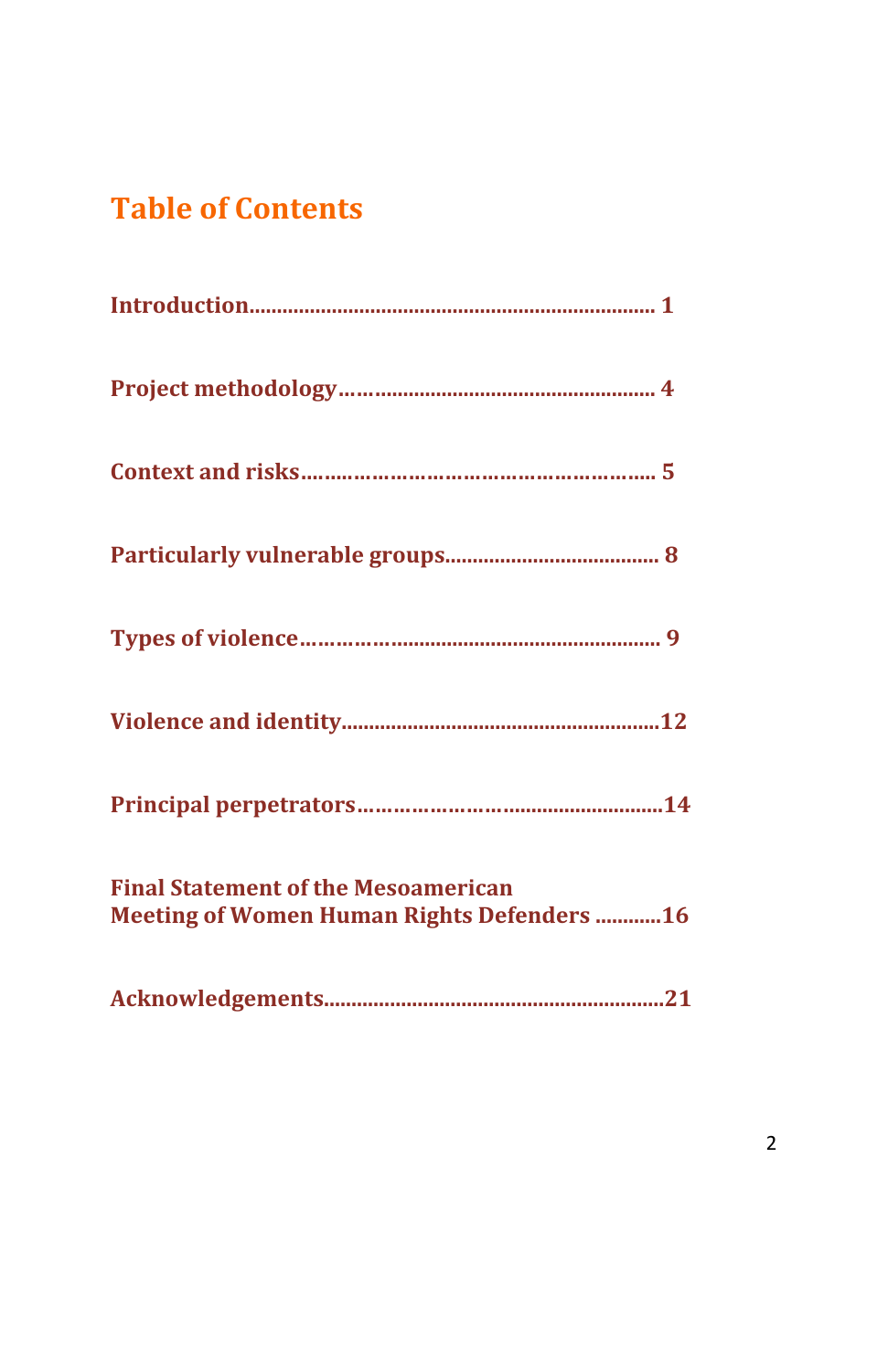### **Introduction**

Despite progress in acknowledging and identifying violence perpetrated against human rights defenders in Mesoamerica<sup>1</sup>, there
is
still
relatively
little
gender‐specific
information
available about
 the
situation
of
women
human
rights
defenders
(WHRDs). In addition, violence against WHRDs is overlooked by human rights and social justice organizations and by movements themselves. As a result, there has been a lack of detailed, up-todate information and analysis of the gendered violence faced by WHRDs in the region.

In an effort to address this deficit, a number of WHRDs convened a regional meeting in Oaxaca, Mexico in April 2010. This group of women, characterized by its impressive diversity-of national origins,
 ages,
 ethnic
 groups,
 skin
 colors,
 sexual
 orientations
 and identities—brought their life stories to Oaxaca, stamped on our bodies. Some livened up the atmosphere with their laughter and strident voices, while others listened quietly and attentively. Some live in big cities; others are daughters of the earth and maize. Yet, we found common ground among our many differences—our different ways of looking at life and of making it our
own;
our
ways
of
relating
to
each
other;
and
even
our
varying sexualities. Although such differences often lead to conflict and disagreement, they are the basis of the richness and strength of feminist and women's movements. We came together with a shared aspiration: the struggle for women's rights, and for the rights
of
our
communities
and
of
our
people.

<u> 1989 - Jan Samuel Barbara, politik eta politikaria (h. 1989).</u>

<sup>&</sup>lt;sup>1</sup> Mesoamerica is a term used in this report to refer to Mexico and Central America.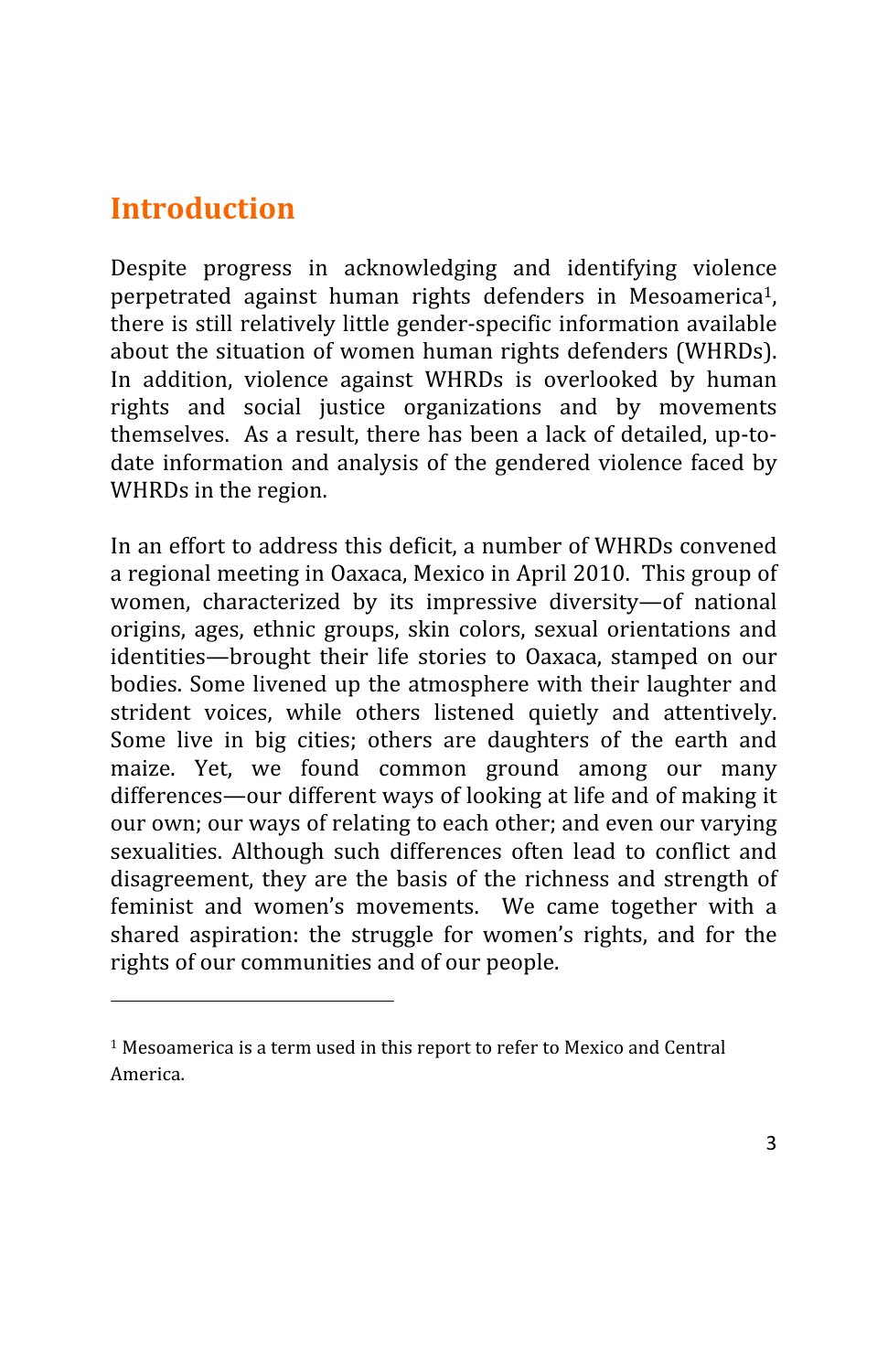The purpose of this document is to give an overview of the violence
 faced
by WHRDs in
Mesoamerica.
Far
 from
being
a
final product, this
 report
 is
 intended
 to
 spur
 national
 and
 regional analysis
of
 the
issue
 and
 to generate
 synergies and solidarity
 to protect WHRDs, whose commitment and work are vital to advancing
 democracy,
 justice,
 freedom
 and
 the further development
of
society.

In order to facilitate the distribution of this important information,
 we have
 made
 it
 available
 in
 two
 formats: this printed executive
 summary
 (translated
 from
 the
 original Spanish); as well as an electronic copy of the report in its entirety and
 in
 the
 original
 Spanish,
 which
 can
 be
 found
 on
 a
 CD‐ROM attached to the inside of the back cover.

## **Project
methodology**

We began by examining existing publications on the subject of violence
against
human
rights
defenders,
both
male
and
female,
in the region. We then interviewed WHRDs working in a variety of social
 movements
 in
 El
 Salvador,
 Guatemala,
 Mexico
 and Nicaragua. An analysis of paradigmatic cases of violence against women
human
rights
defenders
was
also
undertaken.

At
each
stage
in
the
process,
we
sought
to
identify:

- Political and social risk factors:
- Types
of
violence perpetrated
against
WHRDs;
- Impact of gender-based attacks on WHRDs;
- Who perpetrates violence against WHRDs;
- Why certain issues and struggles are more under attack;
- The extent to which the work of WHRDs is recognized;
- What resources are available to WHRDs; and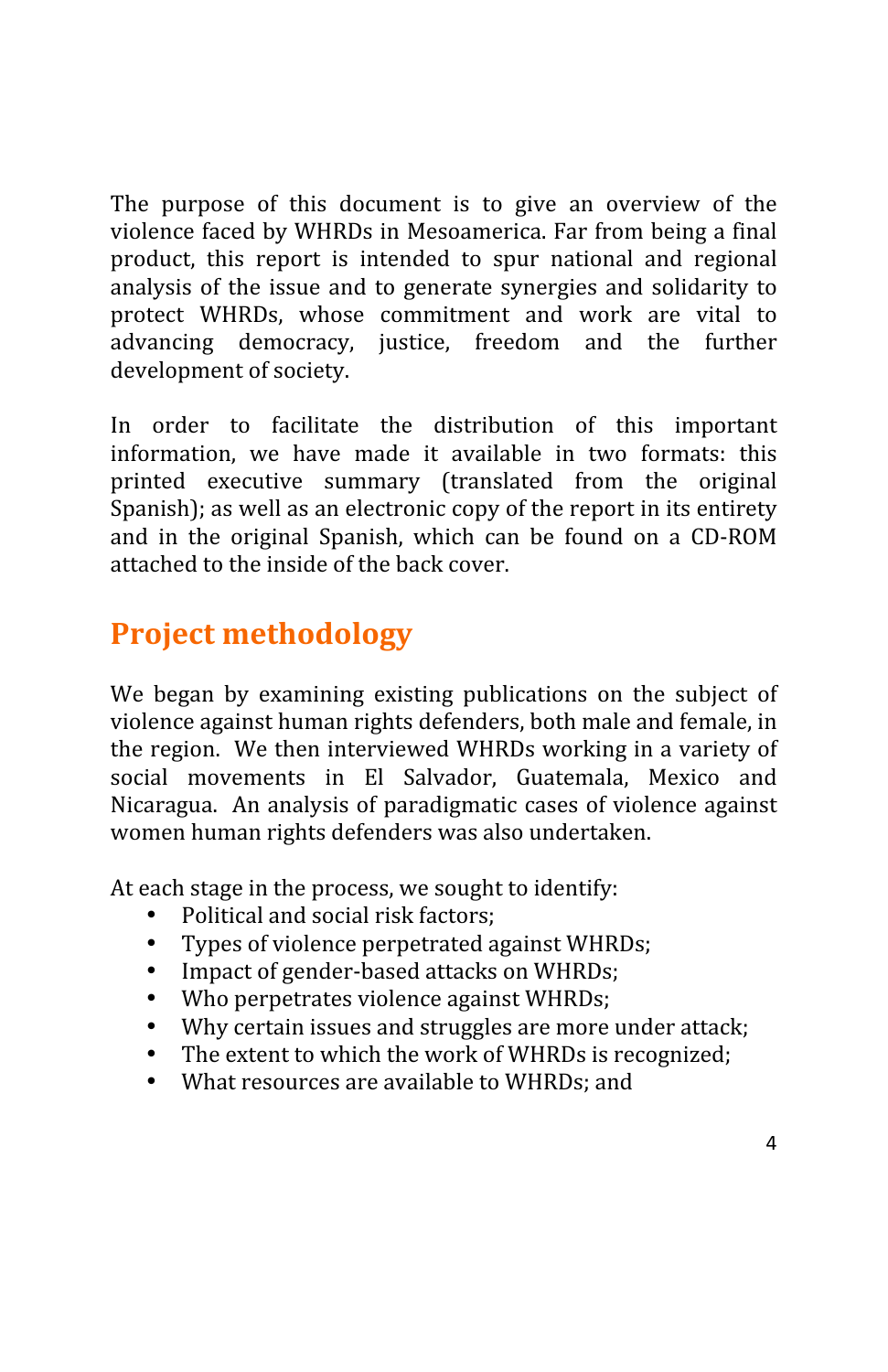• Forms
 of
 violence
 against
 WHRDs within
 social movements
and
organizations.

The testimonies, personal reflections and analysis offered by participants
during
the
Mesoamerican
Meeting
of
Women
Human Rights
Defenders,
also
served
as
a
principal
source
of
information. The participants'
 diversity
 and
 the
 variety
 of movement represented made it possible to undertake a remarkably wideranging and deep analysis of the regional situation. Throughout the
 meeting,
 we
 had
 the
 opportunity
 to
 speak
 first‐hand
 about our
 own
 experiences,
 and
 to
 share organizational analyses
 and our
own
knowledge
of
the
situation
in
each
country.

## **Context
and
risks**

### **1. Shared
 history:
 armed
 conflict
 and
 dirty
 wars
 /
 peace accords
and
democratization
processes**

The
impact
and
aftermath
of
the
armed
conflicts
and
dirty
wars
in Central America and Mexico comprise a history shared throughout
the
region.

This
history
is
manifested
in
the
violence perpetrated
against
WHRDs.

The
 effects
 of
 genocide,
 ethnocide, state
 terrorism
 and
 other forms of mass violence; internal displacement, exile, and impunity
for
many
of
the
perpetrators;
all
continue
to
deteriorate the
 social
 fabric,
 weaken the
 rule
 of
 law
 and
 contribute
 to
 the current
 dynamic
 of generalized violence
 and
 insecurity
 in
 the region.

Literally
hundreds
of
 thousands
of
women
who
suffered violence at the hands of both state and non-state forces are still awaiting justice and reparations for the violations suffered.

For their part, the peace accords and subsequent democratization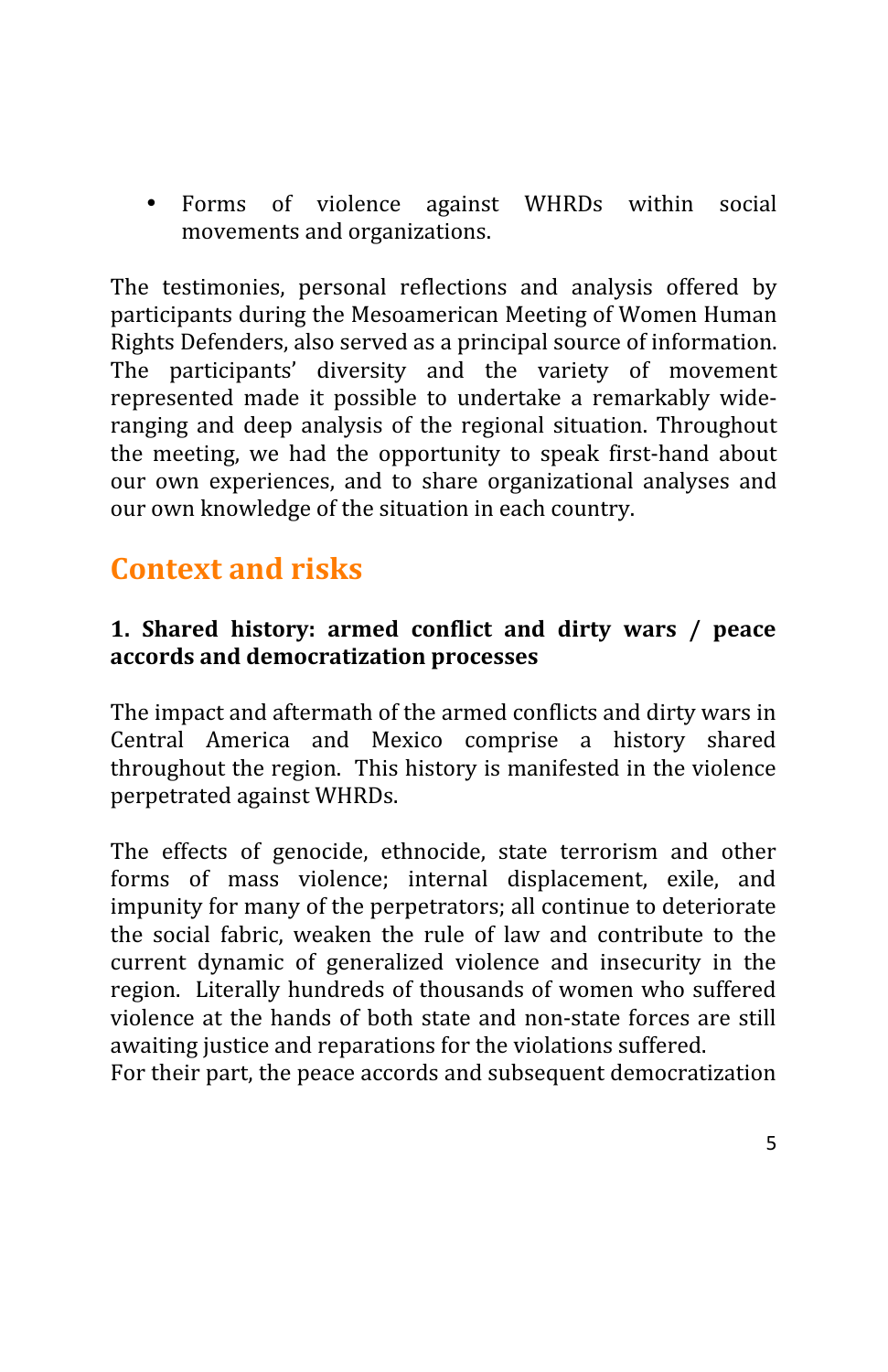processes carried
 out
 in
 the region
 were ultimately
 flawed
 and limited in scope, failing to resolve the underlying structural causes of
 conflict
 and tolerance
 for
 impunity. Despite
 their efforts,
 these
 processes
allowed
 only
the
minimal
 establishment of
democratic
institutions.

### **2.
Current
context**

Weak
democracies
threatened
by
powerful
non‐State
actors

The transition to democracy has not been consolidated in the region, giving rise to new forms of authoritarianism and militarization. Civil protest has increasingly been criminalized, freedom of expression restricted, and opportunities for citizen participation
 in policymaking
 limited. The
 increasing
 presence and
leadership
of
women
in
all
social
movements
has
made
them targets
of
repressive
policies.

Powerful non-state actors, such as religious hierarchies, organized
 crime,
 and
 transnational
 business
 monopolies,
 have gradually
 increased
 their
 influence
 and
 control
 over public authorities and institutions, as well as over the decisions they make.

Governments tend to promote and defend conservative, fundamentalist agendas and build powerful alliances with religious leaders.
 These
 alliances have curtailed
 the
 secular nature of the State, resulted in violations of sexual and reproductive rights, and encouraged states to turn a blind eye toward violence
 against
 lesbians, gays,
 transsexuals
 and transvestites,
 as
 well
 as
 against
 the
 organizations
 that
 defend their
rights.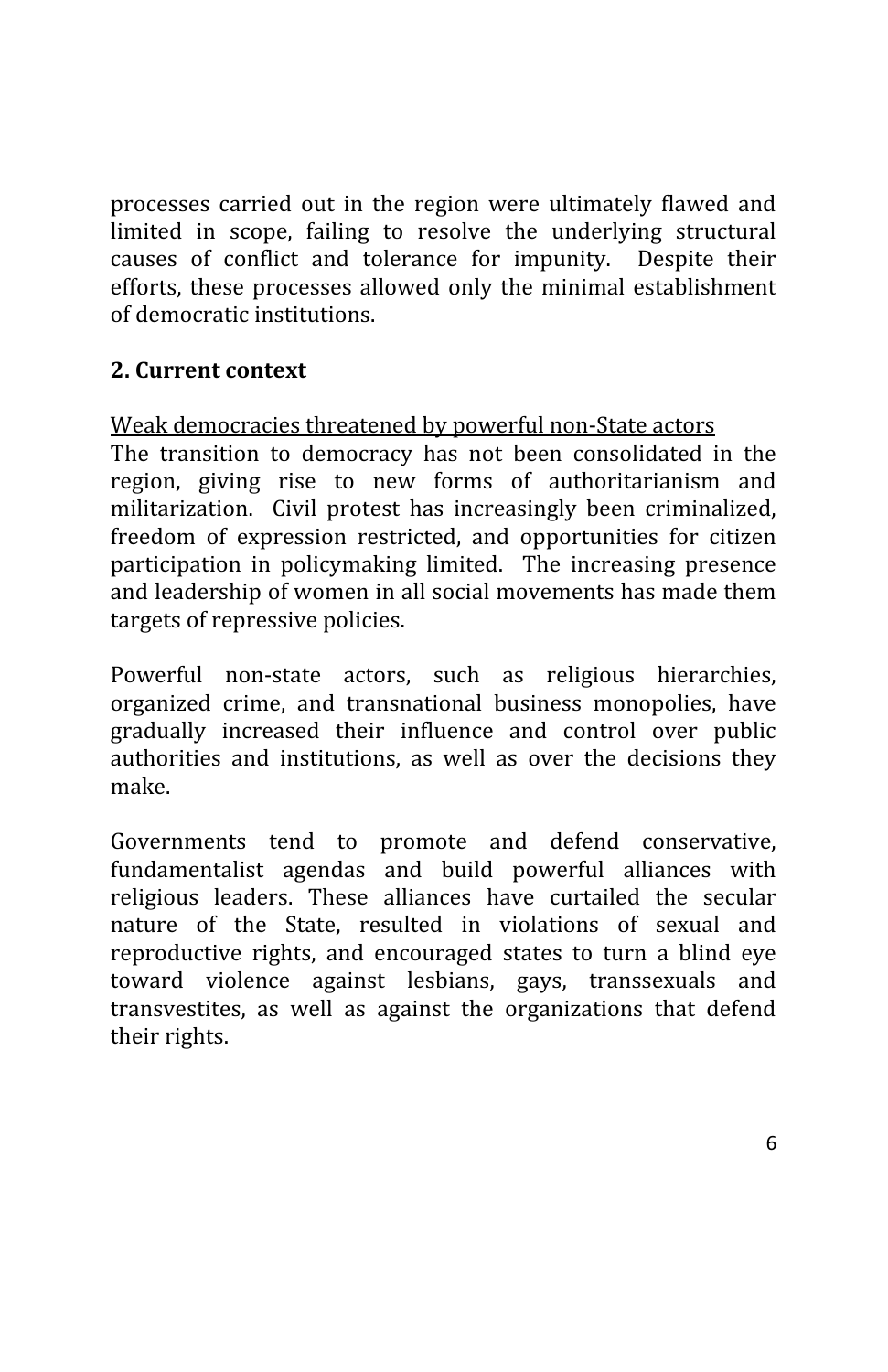### Social
and
economic
inequality

Every country in the region experiences high rates of poverty, extreme
 poverty
 and
 inequality.
 Trade
 agreements
 with
 the United
States
and
 structural
adjustment
 policies
 have
weakened local
 economies
 and
 increased
 dependence,
 deepened
 economic inequality, and resulted in increased violations of worker's rights.

Women are most deeply affected by this inequality. In every country, poverty
 has
 feminized
 and
 rates
 of
 maternal
 mortality have risen, especially in rural and highly marginalized areas. The majority
 of
 women
 have
 experienced
 rights
 violations
 and deterioration in their quality of life. Economic migration and women's
high
rate
of
employment
in
 the
informal
sector
and/or in precarious forms of work such as jobs in export-oriented clothing
 factories
 (*maquiladoras* or *maquilas*)
 are
 examples
 of effects of the social and economic inequality. Furthermore, women must now pay for social services once guaranteed by the state.

### Heightened
violence

Violence
has
risen
in
every
country
in
 the
region.
The
prevailing impunity
 and
 corruption, coupled
 with
 the
 region's strongly patriarchal
 culture,
 have favored
 the
 consolidation and entrenchment
of
a
culture
of
violence
against
women.

Secret security forces and paramilitary groups continue to operate
 in
 the
 region.
 Due
 to government
 complicity
 and/or incompetence,
 national
 and
 transnational
 crime syndicates
 now control
many
areas,
using
violence
to
impose
their
will.

As a result, every country in the region has areas that have effectively
 been
 remilitarized
 in
 the
 name
 of
 restoring
 citizen security. Armies are increasingly, and in some places routinely,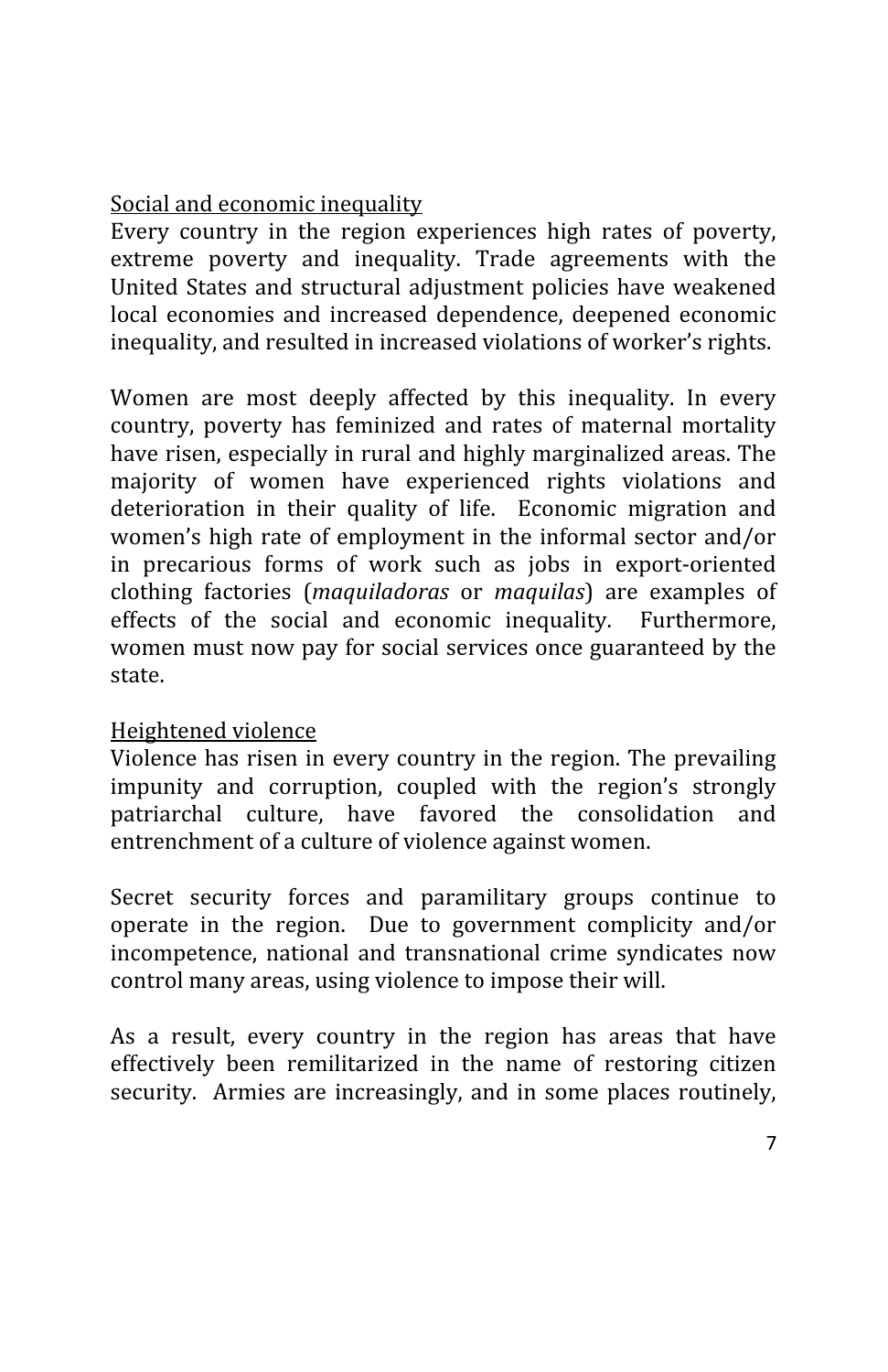performing
 civil security duties,
 and human
 rights
 violations committed
by
military
personnel
are
on
the
rise.

Feminicide, femicide linked to organized crime, domestic violence and
 sexual
 abuse, violence
 perpetrated
 by
 members
 of
 the military,
 and
 forced
 prostitution
 are
 extreme
 forms
 of
 violence against
women
that
are
on
the
rise.

Lesbophobia, transphopia and hate crimes against the transgendered
population
and
sex
workers
have
also
increased.

## **Particularly
Vulnerable
Groups**

WHRDs working against violence. WHRDs and family members defending victims of domestic violence, femicide and feminicide; advocates
litigating
cases
of
violence
against
women
by
the
army and
 other state
 security
 forces;
 defenders
 denouncing
 violence against
themselves.

Sexual and reproductive rights activists and advocates. Particularly women working to decriminalization of abortion and those
 who
 defend
 women
 criminalized
 for
 having
 an
 abortion. Also, women
 who
 defend
 the
 rights
 of
 sex
 workers
 and sex workers
themselves,
organizing
their
colleagues.

WHRDs advocating for sexual diversity. Particularly lesbian feminists and advocates who are transgender, who publicly combat
 lesbophobia,
 homophobia
 and
 discrimination
 due
 to sexual
identity
and
preference.

Labor rights activists. Particularly trade union activists and women working in *maquilas* who dare to denounce labor rights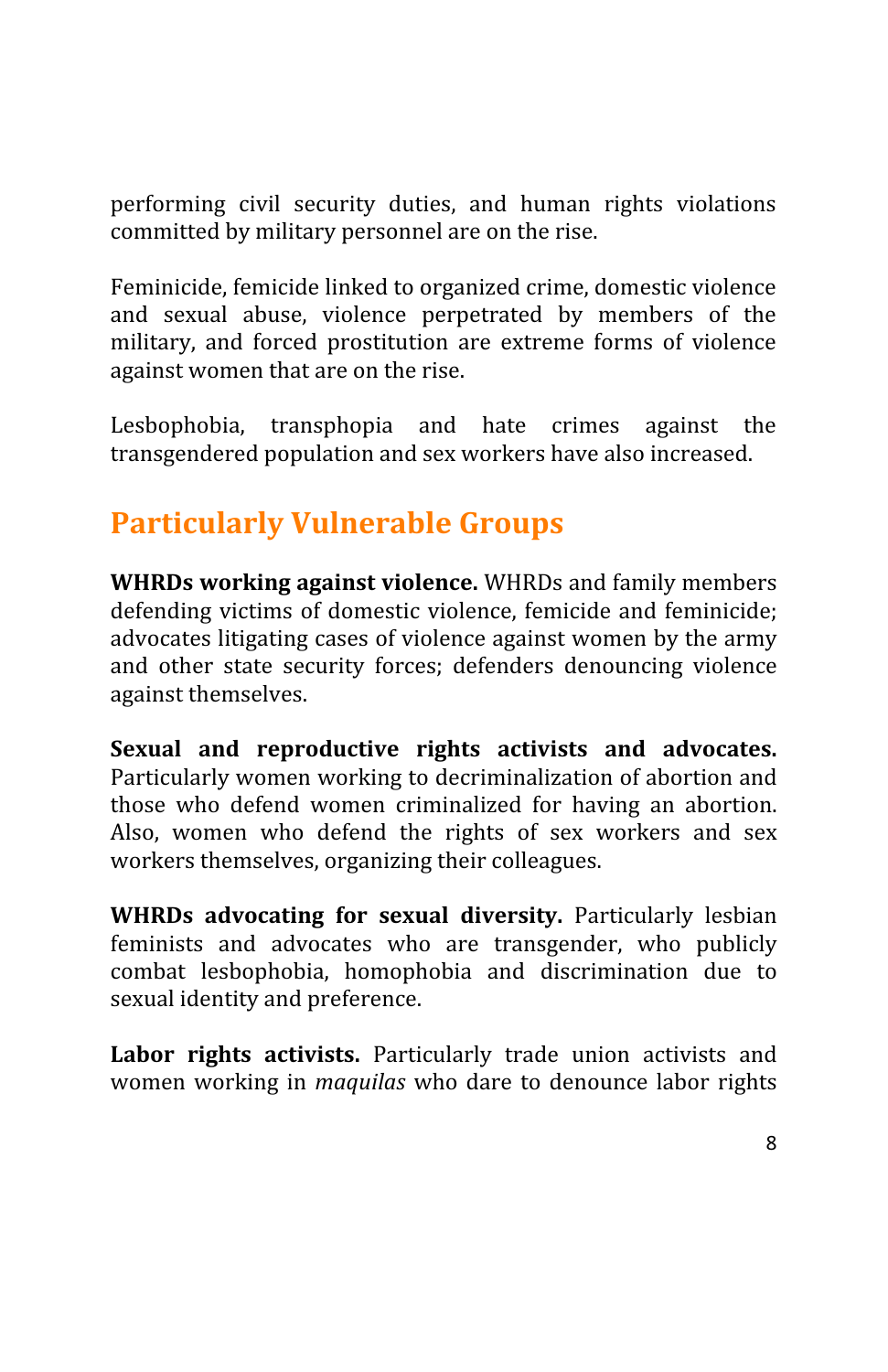violations.

Indigenous rights activists. Women fighting for their, and their communities',
 right
 to land, traditional territories
 and
 natural resources
(against
infrastructure
megaprojects,
mines,
dams
and reservoirs,
 etc.); those fighting
 violence
 against
 women
 within their
 families
and
communities; and
activists
 fighting
to
increase women's
participation
in
community
decision‐making
bodies,
etc.

Wives and daughters of political prisoners and of the disappeared, who take on the defense of their unjustly imprisoned
 family
 members,
 search
 for
 their
 missing
 relatives and
struggle
against
impunity**.** 

## **Types
of
violence**

The aim of the violence perpetrated against WHRDs is to foment fear, paralyze the defenders, and de-legitimize their work. The perpetrators
also
seek
 to
intimidate
WHRDs
into
renouncing
 the rejection
 of traditional
 gender
 roles
 and abandoning
 their demands for human rights. This violence is a product of complicity
among
 perpetrators,
 state
authorities
and
 other
male members of the community, who protect each other in order to allow,
promote
and
tolerate
violence
against
WHRDs.

In many cases violence is perpetrated at a low intensity: small, repeated
attacks
that
are
difficult
to
report
to
the
authorities
and that
 seem
 minimal
 in
 the
 greater
 context
 of violence
 against women
in
society.

**Murders.** In extreme cases, threats against WHRDs result in murder.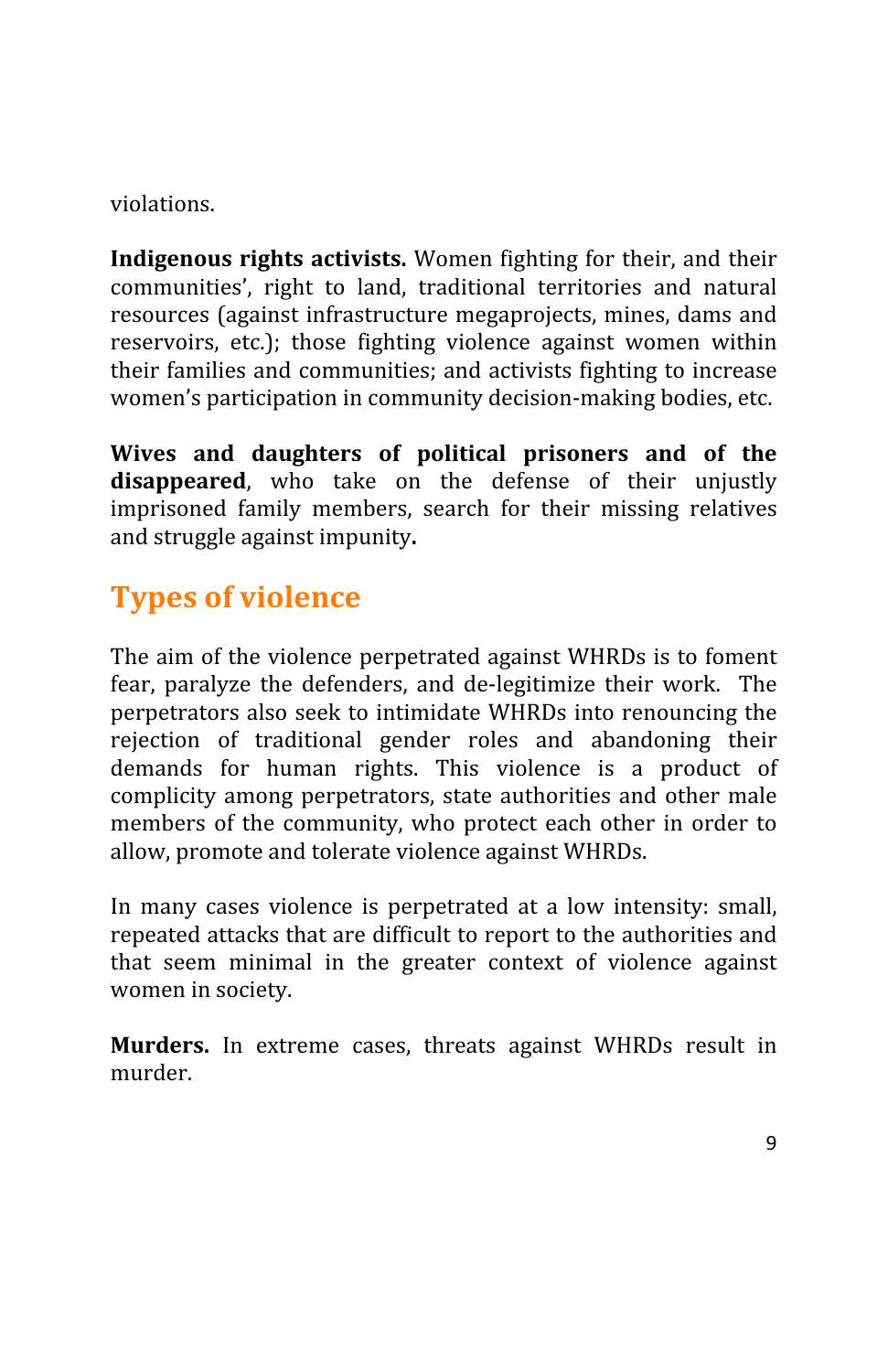**Defamation.** This consists of casting doubt on a WHRD's integrity,
 honor,
 honesty,
the
 significance of her contribution
 to the
 struggle,
 importance
 of
 work
 done,
 sexual
 preference
 and professionalism,
 as
 well
 as attacking
 her
 with
 personal,
 sexist, homophobic
and
racist
insults.

**Self-censorship.** Fear of heightened violence, of provoking attacks
 against
 her friends
 and
 family,
 of
 a
 lack
 of
 support
 and recognition in family and community networks, or of being expelled from an organization may result in WHRDs remaining silent in the face of violence against them.

**Sexual violence.** Whether this comes in the form of a threat or a physical assault, sexual violence is oftentimes an element in attacks
against
WHRDs.

**Death threats.** These threats are not only aimed at defenders but at
 their
 family
 members
 as
 well.
 In
 the
 majority
 of
 cases,
 the message
 containing
 a
 death
 threat
 is
 accompanied
 by
 sexist insults
and
threats
of
sexual
violence.

**Violence
 perpetrated
 by husbands,
 romantic
 partners
 or family members.** These forms of violence include discrediting the
 work
 of
 WHRDs; mocking
 them
 for
 being human
 rights defenders, feminists, lesbians or transgender; emotional blackmail,
including
threats
of
separation
from
their
children
and abandonment
by
husbands
or
partners,
etc.

WHRDs
may
also
be victims
 of
 domestic
 violence
 and/or
 forbidden
 from
 continuing their
work.

**Surveillance of WHRDs and their organizations. This is a form** of
 low‐intensity
 harassment and/or
 threats,
 which
 is
 hard
 to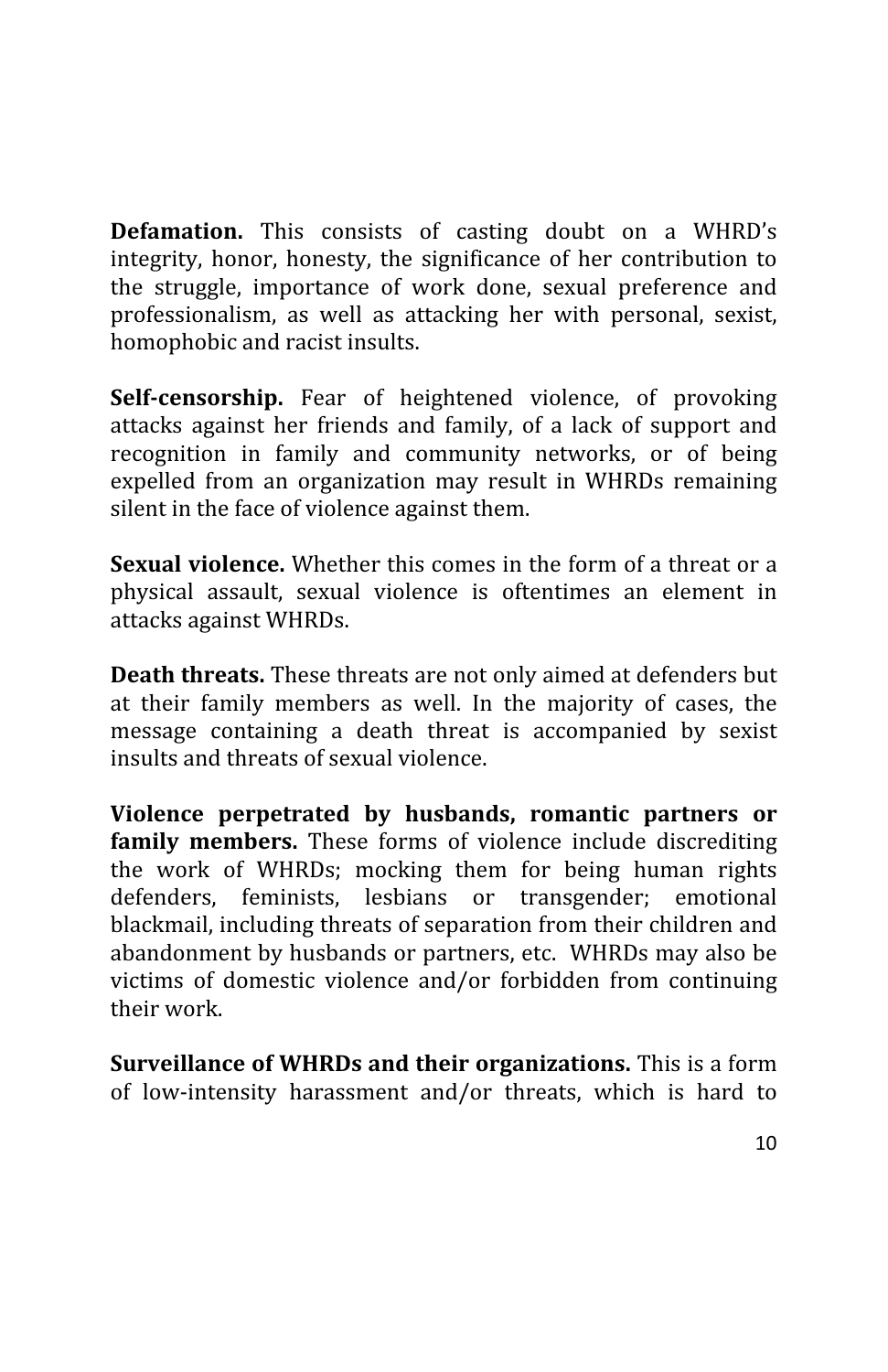document
 and
 prove.
 It
 may
 be
 perpetrated
 by
 individuals following defenders on foot or by car, or who lurk around the offices
and/or
homes
of
WHRDs.

### **Criminalization of
 the
 actions
 of
 WHRDs
 and
 their organizations.**

A recurrent form of criminalizing the actions of WHRDs is filing a complaint against them. Many times, action is never taken in response to such complaints, or if an arrest warrant is issued, it is never
 served.
 These complaints are
 simply
 mechanisms
 for making
 threats, for inhibiting the
 activities
 of
 WHRDs, and
 for attacking
the
WHRDs'
character.

Lack of media coverage. Major news media outlets in the region tend to operate under conservative agendas; consequently, they do
not
cover
feminist
WHRDs because
they
prefer
not
to
spotlight feminist ideology and struggles. Another form of the violation of free speech is the targeted cancellation by authorities of WHRD's programs,
especially
radio
programs.

Impunity in cases of violence against defenders and non**compliance
 with
 protective
 measures granted
 by
 the
 Inter-**American Commission on Human Rights. Authorities do not follow up on complaints by WHRDs. They fail to arrest the responsible
 parties
 and
 do not
 guarantee
 the
 safety
 of WHRDs. For this reason, many WHRDs decide not to press charges. Likewise, authorities usually fail to comply with precautionary measures
as
specified
by
the
CIDH.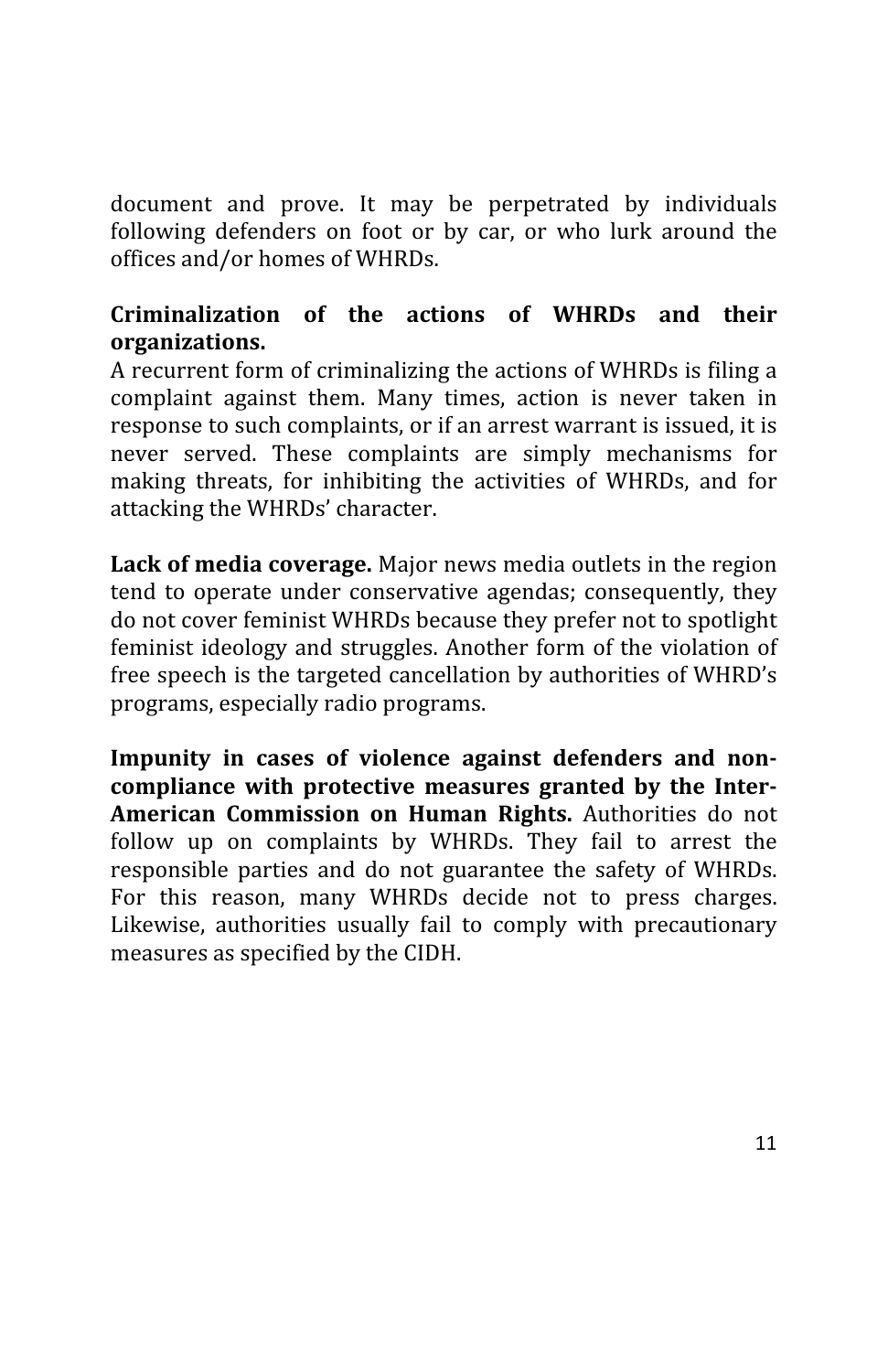## **Violence
and
identity**

### **•** Invisibilization, defamation, police violence and hate **crimes
 against
 lesbian
 and
 transgender
 WHRDs,
 and
 sex workers.**

Such attacks foment a culture of intolerance and violence in society
 toward
 these
 groups
 that
 is
 expressed
 by
 government officials,
 families,
 communities,
 news
 media
 and
 social movements
themselves.
Attacks
against
lesbians
and
transgender WHRDs, and sex workers, are characterized by questioning and making offensive remarks against their work, sexual preference and
 identity. WHRDs
 who
 protect sex
 workers
 are
 repeatedly subject to attack by members of the police. Within social movements, derision
 for
 these
 groups
 is
 expressed
 by invisiblizing
 them
 and
 their
 issues,
 as
 well
 as
 by ignoring
 their contributions.

 In
 extreme
 cases,
 violence against
 these
 groups culminates
 in
 murder,
 which
 authorities
 dismiss
 as "crimes
 of passion".

### • Threats and attacks against defenders and organizations **working
to
end
violence
against
women.**

(Particularly domestic violence, feminicide and sexual abuse by military
forces).
It
is
common
for
perpetrators
of
violence
against WHRDs to threaten and attack the staff of battered women's shelters. If the aggressors are police or public officials, or friends of
such
people,
the
attacks
are
usually
more
violent
and
can
result in
 the
 abuse
 of
 authority,
intimidation
 and arbitrary
 arrests.

In other
cases,
WHRDs
combating
feminicide
who
denounce
cases
of sexual
abuse
by
military
forces
are
threatened
by
those
with
ties to the members of the military that they have denounced. WHRDs may also be threatened and attacked by members of organized
 crime,
who
 are
 similarly
 responsible
 for
many
 acts
 of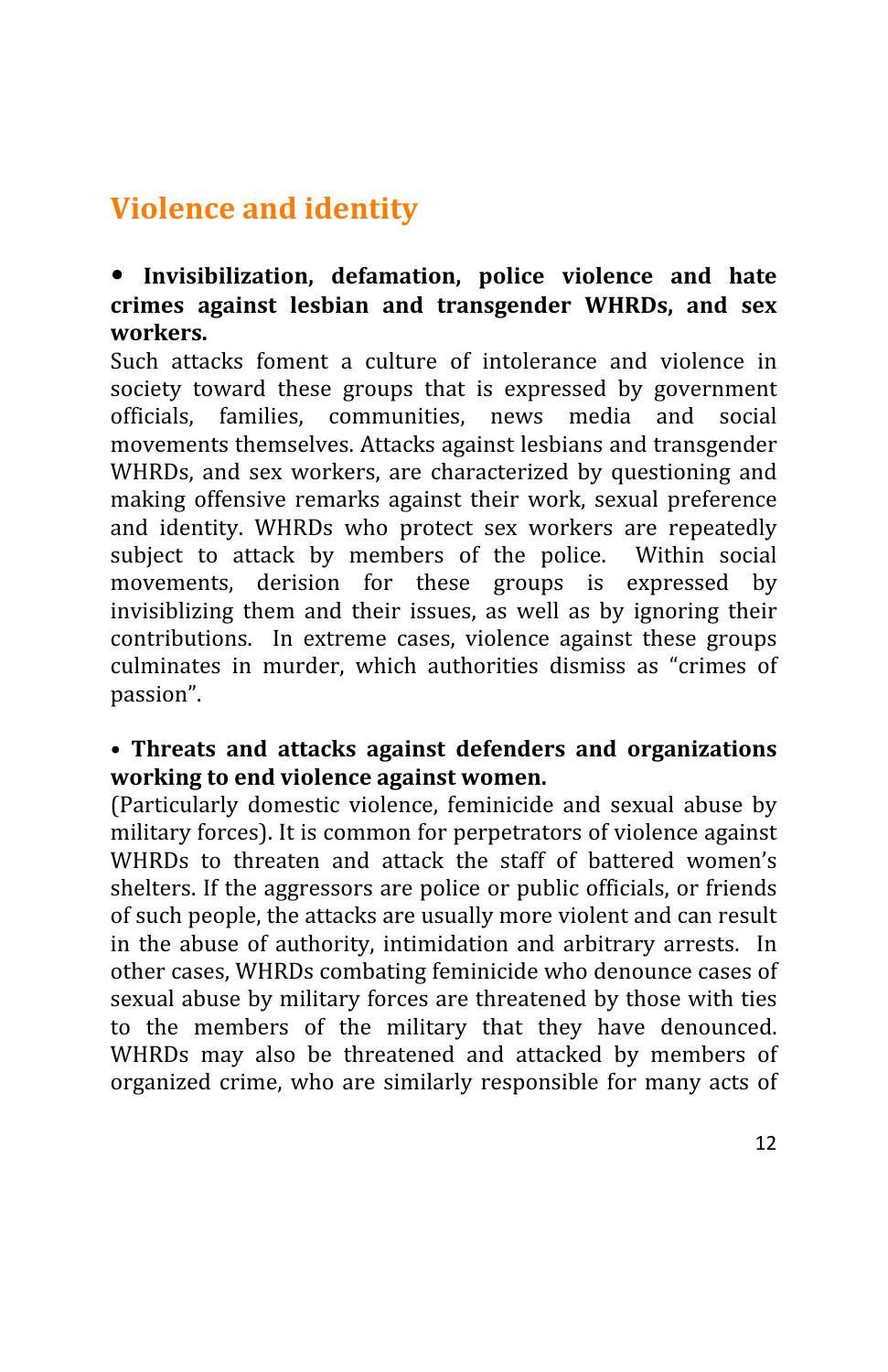violence
against
women.

• Violence against workers defending labor rights. Women trade
 union
 members
 are
 faced
 with
 threats,
 unjustified termination,
 and
 even
 death,
 given
 that
 they
 put
 powerful economic interests at risk. Women who defend their own labor rights
in *maquilas*,
which
are
notorious
for
labor
rights
violations, are
at
even
greater
risk.

Violence against WHRDs who defend the land, territory and natural resources of indigenous peoples. Transnational corporations utilize violence against resource rights activists in order
 to
 protect
 their
 interests mining
 projects,
 dams
 and reservoirs.
Murders,
 threats,
violent
expulsions
of
entire
peoples from
 their
 territory,
illegal
sales
of
lands
and
overexploitation
of natural
resources
are
some
manifestations
of
this
violence.
These businesses
tend
to
rely
on
the
complicity
of
local
governments,
as well as failure to act by the federal government and national human
rights
organisms.

**Violence in conflict situations.** Conflicts heighten the violence faced by WHRDs. In the framework of officially declared conflicts, forms of violence include illegal arrests, rape by police forces, sexual and political violence, death threats, and even murder. In the
 midst
 of
 a
 conflict,
 there
 is
 usually
 an
 increase
 in
 domestic violence
and
feminicide;
this
is
especially
true
within
the
current regional context of prevailing impunity. It is common for such conflicts
 to
manifest
 themselves
in
gendered
ways
upon
women, who are often treated as spoils of war.

**Gendered
 violence within
 the
 framework
 of
 broader repression of activists.** In addition to being victims of the same violence
used
against
their
male
peers
(torture,
arbitrary
arrests,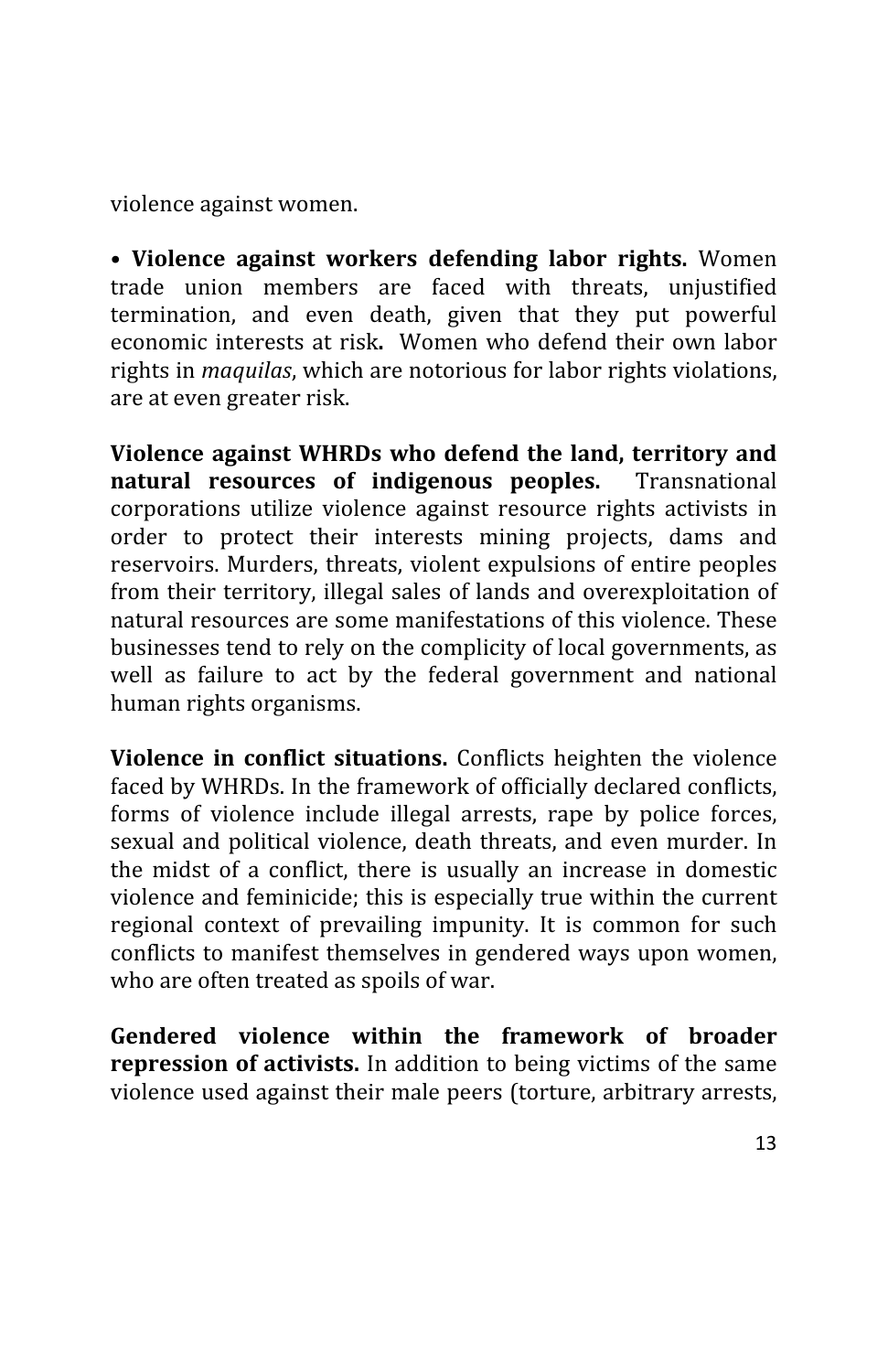etc.),
WHRDs
face
sexual
violence,
insults
and
threats
specifically stemming
from
the
fact
that
they
are
women.

**Defamation
 and
 threats
 against
 organizations
 and WHRDs fighting for the decriminalization of abortion.** Fundamentalist religious groups accuse WHRDs of being "baby killers", thereby unfairly distorting the work of those who are defending a women's right to choose and women's health. Defamation campaigns
(utilizing
religious
services,
the
news
media,
religious publications,
etc.)
can
lead
to
threats
or
attacks
against
the
offices of
an
organization
and
against
the
defenders
themselves.

**Violence
 within
 the
 organizations
 and
 movements themselves.**  Defamation,
 being
 discredited,
 restrictions
 and questioning
 of
 leadership,
 sexist
 comments,
 airing
 of
 one´s private
life
 and
 sexual
 activity,
 and
 even
 rape.
 The
 testimony
 of the
 women
 who
 complain
 to
 leaders
 within
 their
 movements is frequently
 questioned
 or
 denied.
 Others
 hush
 up
 the
 attack
 for fear of being expelled or accused of weakening the movement, of contributing
 to
 an
 attack
 on
 the
 leadership,
 or
 of
 being "counterinsurgents". When they do dare to denounce aggression. they tend to be isolated within their movements, as do the organizations
that
support
them.

## **Principal
Perpetrators**

One
characteristic
of
 the
violence
 faced
by
women
human
rights defenders is that it is perpetrated by a wide variety of actors. Many times, due to the complicity among the attackers, it is difficult to define and identify the responsible parties.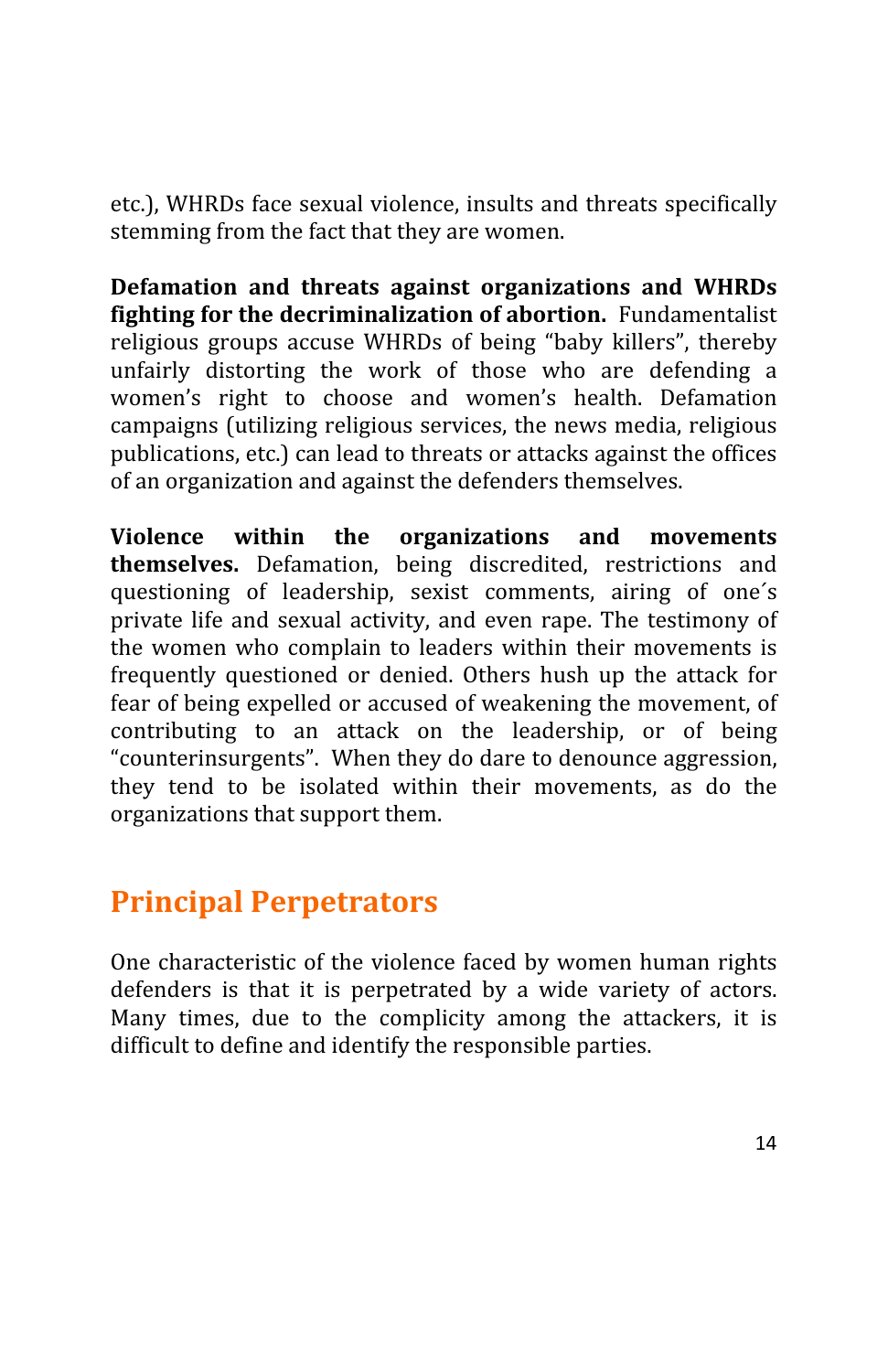**State actors.** Especially notable are the authorities charged with seeing that justice is done in cases of violence, as well as police and
military
 forces
 that
have
committed
 repressive
acts.
Attacks by
local
authorities
also
stand
out.

Criminal groups. Gangs, drug traffickers, paramilitary forces, etc.,
are
responsible
for
feminicide
and
extreme
forms
of
violence against
 women.

 When WHRDs protect
 women
 who
 have
 been attacked
 by
 these
 groups
 or
 denounce
 such
 attacks,
 they
 are putting
themselves
at
serious
risk.

Family members accused of domestic violence. They include accused
 husbands,
 fathers,
 and
 boyfriends,
 many
 of
 whom
 are protected
by
family
members
who
know
they
are
guilty.

**Community members.** In rural and indigenous spaces, actors range from neighbors to leaders to community decision-making groups.
 Local
 bosses
 (caciques)
 are
 also
 responsible
 for
 many forms
of
aggression.

**Husbands or romantic partners and family members.** Far from lending support, many times husbands or lovers of women defenders
and/or
 family
members
are
 the
ones
who
pressure
or attack
them
in
order
to
persuade
them
to
stop
doing
their
work.

**Transnational businesses.** These actors include representatives of
megaprojects,
mines
and
cross‐border
assembly
plants.

**Leaders
and
other
men
 from
the
WHRD's
own
organizations or
from
other
organizations
and
social
movements.** 

**Churches
 and
 religious
 groups.** This
 category
 includes parishioners
 and
 leaders in
 the
 religious
 hierarchies,
 as
 well
 as related
conservative
groups
such
as
Pro
Vida.

News media. Public and private media, as well as media directed by
conservative
groups,
are
also
major
actors.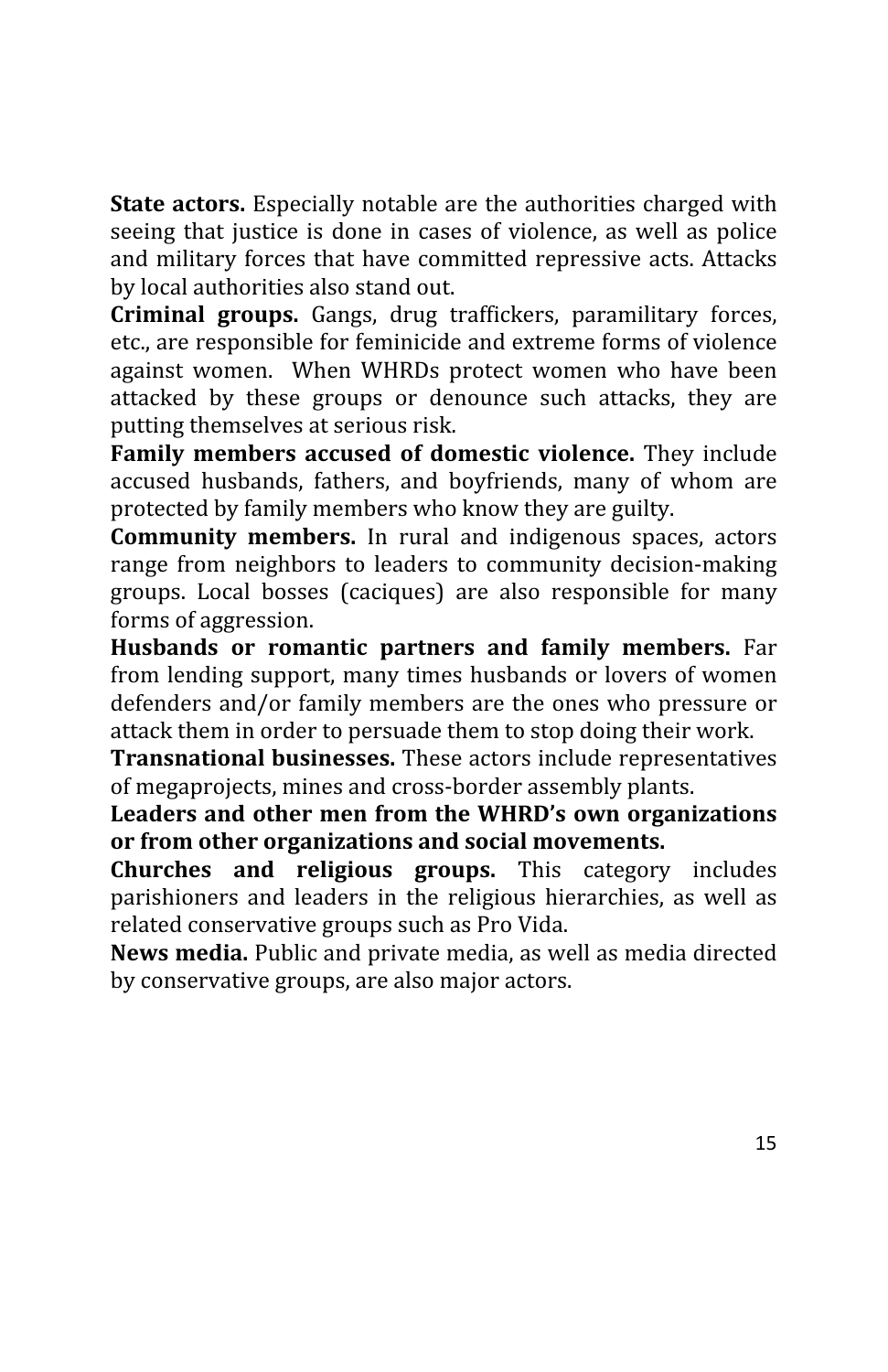## **Final
 Statement
 of Mesoamerican Meeting
 of Women
Human
Rights
Defenders**

We, the diverse women activists and human rights defenders from
different
Mesoamerican
countries
who
have
come
 together in
the
city
of
Oaxaca,
Mexico,
April
23‐25,
2010,
are
committed
to the
 struggle
 for
 the
 defense
 and
 promotion
 of
 human
 rights. Conscious
of
our
historic
memory,
we
share
a
grave
concern
over the
deepening
patriarchy
in
our
region,
expressed
in
an
increase in
 Inequality,
poverty,
violence,
impunity,
militarism,
corruption, and
 the
 onslaught
 of
 conservatism
 and
 fundamentalism.
 This situation affects our work and threatens the lives of women activists
and
human
rights
defenders.

The
 authoritarianism
 that
 characterizes
 the
 states
 in Mesoamerica has led to a return to the political repression that we
once
believed
had
been
successfully
overcome.
Rights
that
we won
in
the
past
have
been
quashed.

Examples
of
this
include
the Iune 2009 coup d'état in Honduras and the increased weakness and illegitimacy of the electoral processes in the region, as well as the
 criminalization
 of
 women
 who
 exercise
 their
 right
 to reproductive
 choice
 by
 governments
 and
 religious fundamentalists.

Moreover, whether through complicity with regional States or through
 the
 absence
 of
 effective
 State
 action,
 power
 groups including
 organized
 crime,
 transnational
 corporations,
 religious institutions,
 and
 paramilitary
 groups
 have
 gained
 or
 increased their control in the area, thereby heightening violence and women's
rights
violations.

The
 activists
 and
 human
 rights
 defenders
 gathered
 here
 are women and trans people committed to fighting for freedom and against
 all
 forms
 of
 oppression
 and
 injustice.
 Many
 of
 us
 define ourselves
as
 feminists.
We
work
with
 different
groups
 of
 people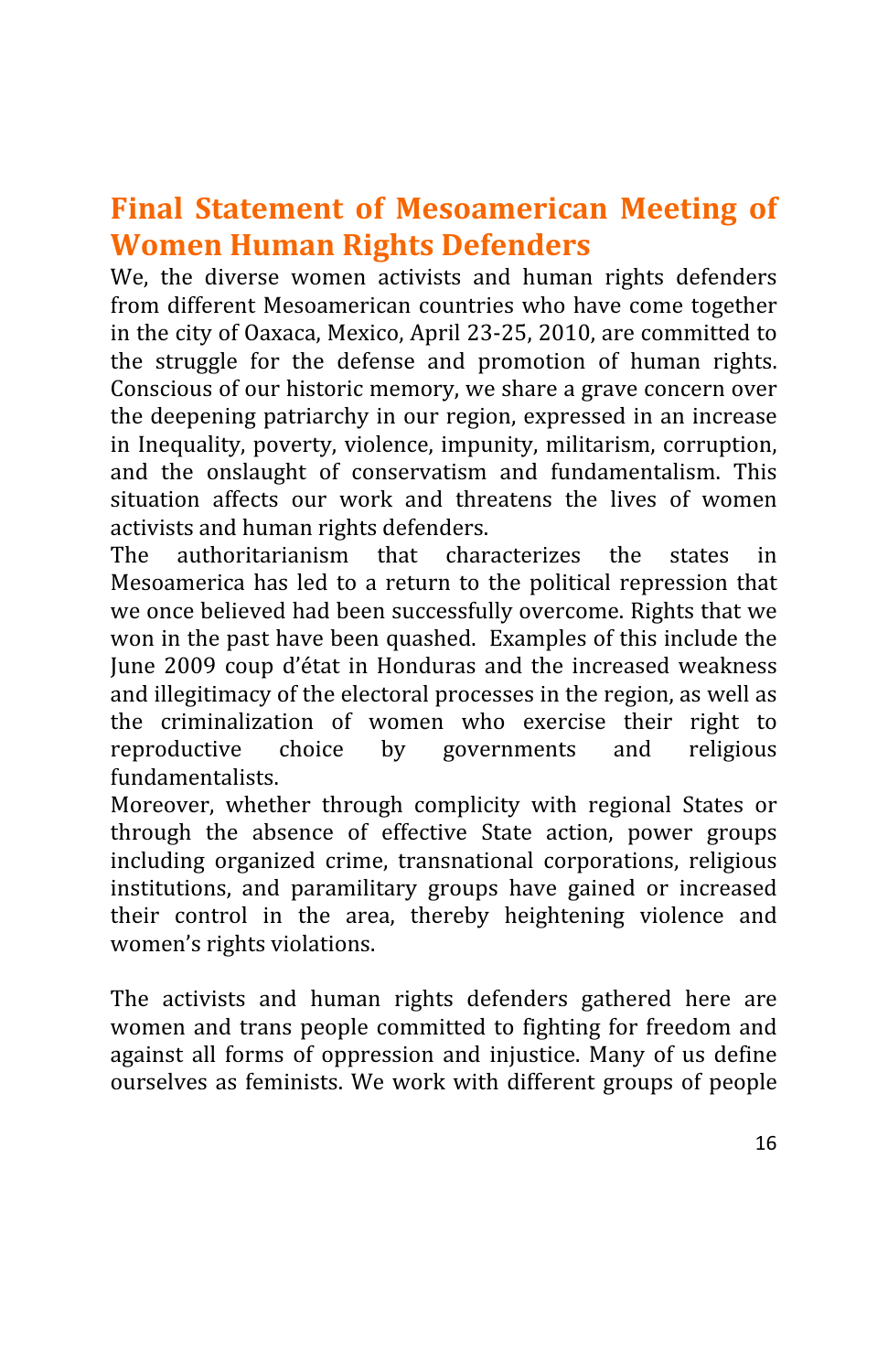on
different
issues.
We
 fight
 for
the
rights
of
indigenous
peoples, lesbians, trans women, working women, young women, sex workers, and many others. We work for the eradication of all forms
 of
 violence
 against
 women;
 the
 freedom
 to
 choose employment; civil and political rights; economic, social and cultural rights; the right to lasting peace, truth, memory and justice; the eradication of poverty; citizenship and democracy; land rights; environmental protection and sustainability; the decriminalization of abortion; and the full exercise of our sexual and
reproductive
rights.

Our commitment to defending human rights is a fundamental pillar
 of
 democracy,
 social
 justice,
 gender
 equality
 and
 the eradication
 of
 all
 forms
 of
 regional
 violence.
 Nevertheless,
 the threats, attacks and defamation campaigns, executions and feminicides, sexual attacks and violence committed against our families, as well as the diverse forms of harassment to which we are
 subjected
 for
 being
 women
 human
 rights
 defenders
 and activists,
 undermines
 democracy‐building,
 weakens
 social movements and decreases our active political participation as full citizens.

In
 view
 of
 the
 above,
it
is
 a
 fundamental
 necessity
 to
 guarantee that conditions exist in which all women activists and human rights defenders can safely continue our work in a climate of respect
for
our
right
to
defend
and
protect
human
rights.

Therefore,
we
demand:

### Of
society:

Respect and commitment to the work that we do as women activists
 and
 human
 rights
 defenders,
 which
 generates
 real concrete
 benefits
 for
 all
 citizens
 and
 contributes
 to
 building
 a more just and sustainable society.

Active commitment to the eradication of all forms of discrimination, oppression and violence perpetrated against all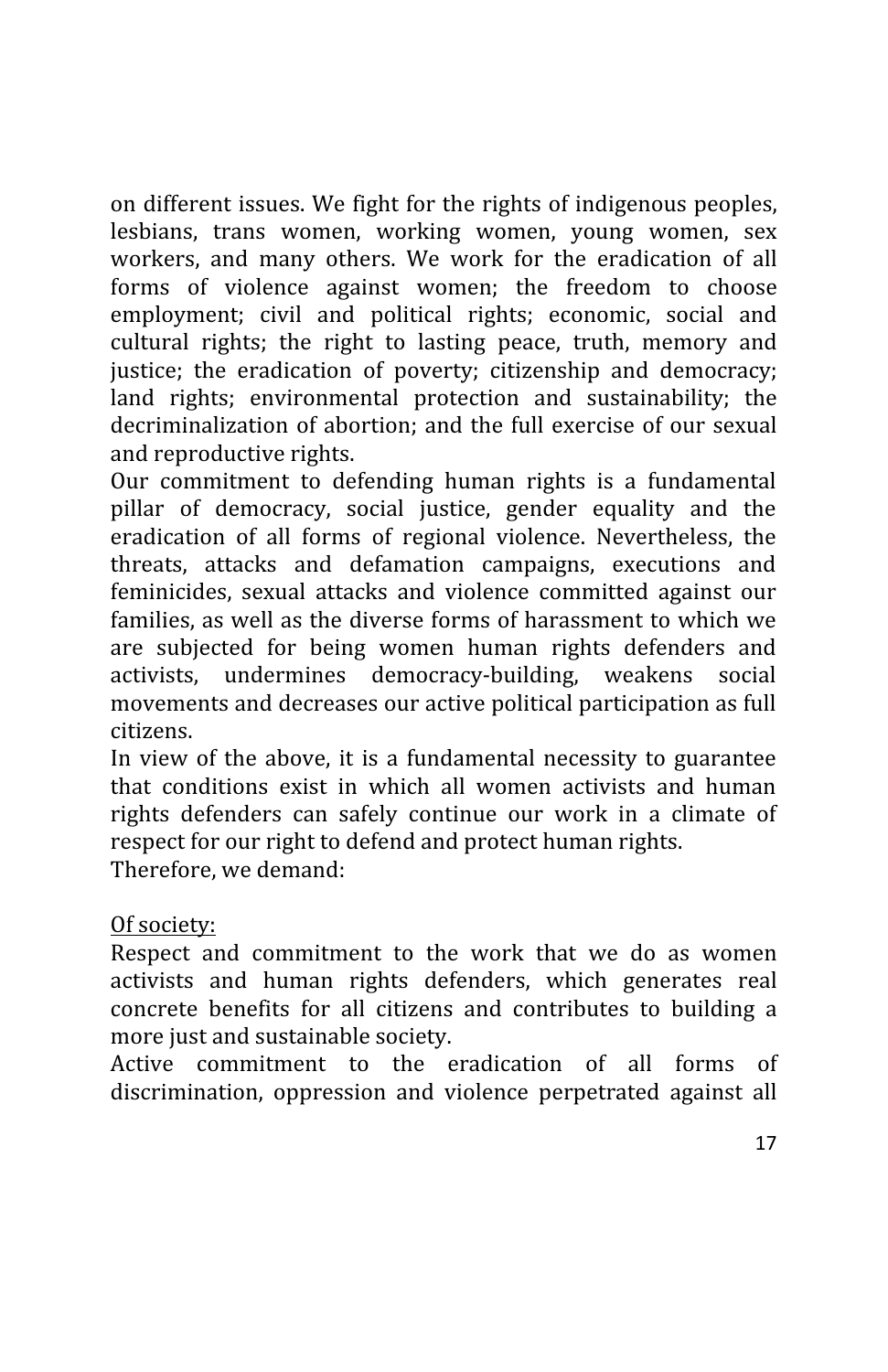women
 activists
 and
 human
 rights
 defenders
 in
 the
 family, community, workplace, schools and social and political institutions.

Commitment
and
consistency
of
word
and
action
 from
all social movements and civil society organizations, and especially from men who participate in them, to refuse to tolerate violence against
 women
 within
 these
 movements,
 and
 to
 fight
 such violence
whenever
it
occurs.
Likewise,
we
ask
 them
 to
recognize the
 leadership
 and
 contributions
 made
 by
 women
 activists
 and human rights defenders, and to stand in solidarity with women who denounce such violence, working alongside them to prevent further
violence.

Of
Mesoamerican
governments
and
agencies:

Stop the violence against all women activists and human rights defenders, and foster a culture based on human rights, nondiscrimination
and
gender
equality
through
education.

Fulfill your obligation to protect all people, especially women and trans
people
working
to
defend
and
promote
human
rights.

Establish programs to promote and protect access to justice for all
 women
 human
 rights
 defenders,
 guaranteeing
 that
 cases
 of violence
against
activists
and
defenders
do
not
go
unpunished.

Recognize the need to protect women defenders against violence from non-state and private actors, as well as violence that occurs in
 communities
 and
 families,
 and
 create
 the
 mechanisms
 to assure
this
protection.

Eliminate
regional
policies
of
militarization
and
the
privatization of
public
security.

Repeal
all
laws
establishing
a
State
of
Exception
in
the
region.

Guarantee
the
existence
of
the
secular
State,
avoiding
all
policies and
measures
 fostering
State
submission
to
religious
institutions in
establishing
public
policy.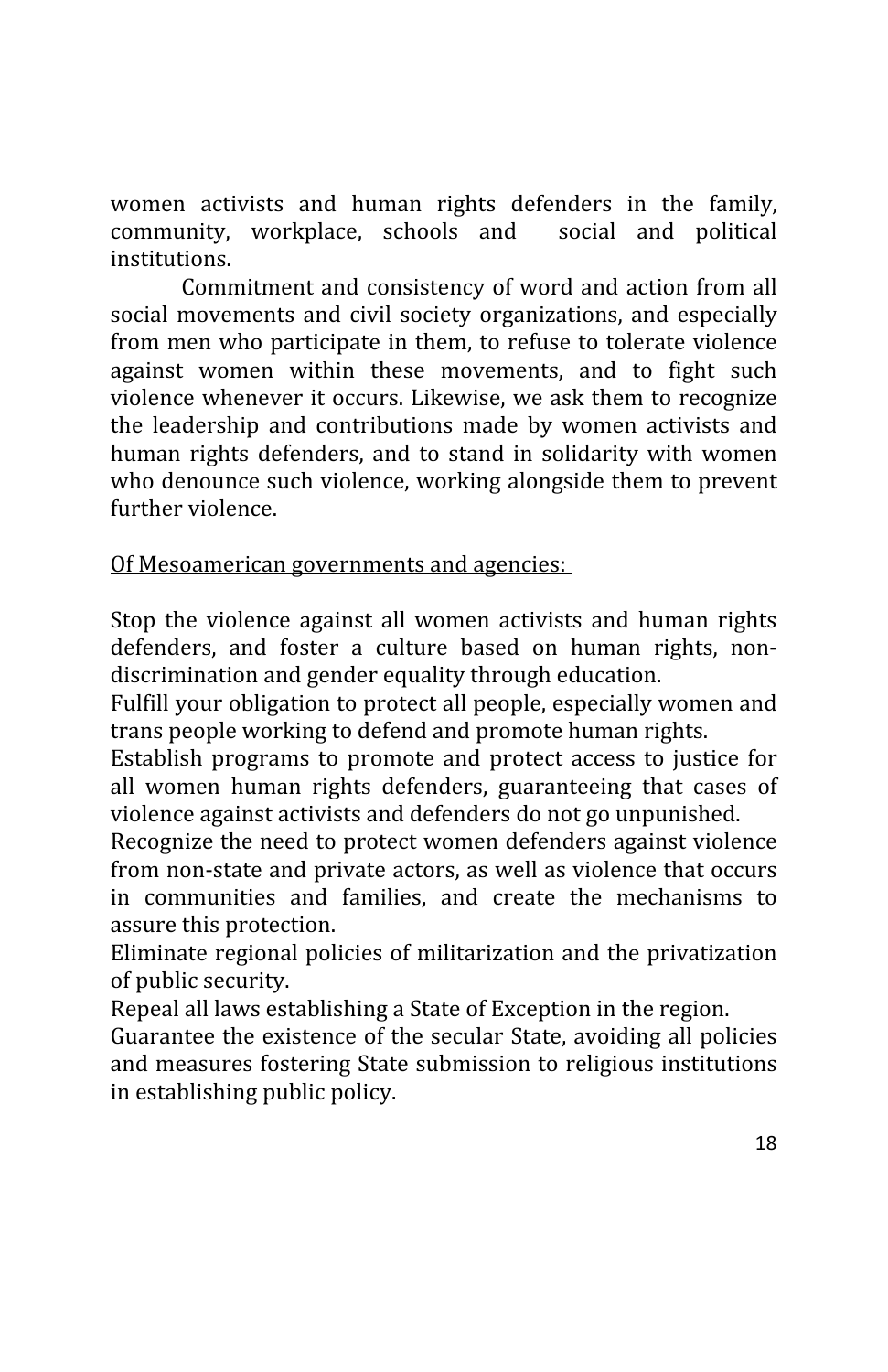Of
the
Inter‐American
Human
Rights
System
(including
the
CIDH, the
Court
and
all
rapporteurs):

Issue public, ethical sanctions against states using violence against
women
activists
and
human
rights
defenders.

Monitor the general situation of women human rights defenders and
activists
in
the
region
in
a
timely
fashion.

Strengthen
 coordination
 between
 the
 Human
 Rights
 Defenders Unit
and
the
Special
Rapporteur
on
the
Rights
of
Women,
in
order to
respond
more
efficiently
to
cases
of
rights
violations
that
occur. Be open to convening a thematic hearing on the Situation of Women
Human
Rights
Defenders
in
the
Americas.

Adequately evaluate the implementation of precautionary measures dictated in the cases of women human rights defenders, ensuring that gender is considered as a factor in the definition and
 implementation
 of
 these
 measures,
 including
 their
 rapid adoption.

Guarantee the prompt drafting and publication of the revised 2006 report on the situation of violence against human rights defenders in the Americas and assure monitoring of the implementation
of
all
recommendations.

Assure that the agendas for in situ visits by the Special Rapporteur
 on
 the
 Rights
 of
 Women
 and
 the
 Human
 Rights Defenders
Unit
cover
cases
of
violence
committed
against
a
broad array
of
women
human
rights
defenders.

Of
 the
 United
Nations
Human
 Rights
 System
 (treaty
 committees on
special
mechanisms):

Issue
 public,
 ethical
 sanctions
 against
 states
 using
 violence against women activists and human rights defenders.

Ensure that the upcoming report by the Special Rapporteur on the
 Situation
 of
 Human
 Rights
 Defenders
 contributes
 to visibilizing
 the
 situation
 faced
 by
 women
 activists
 and
 human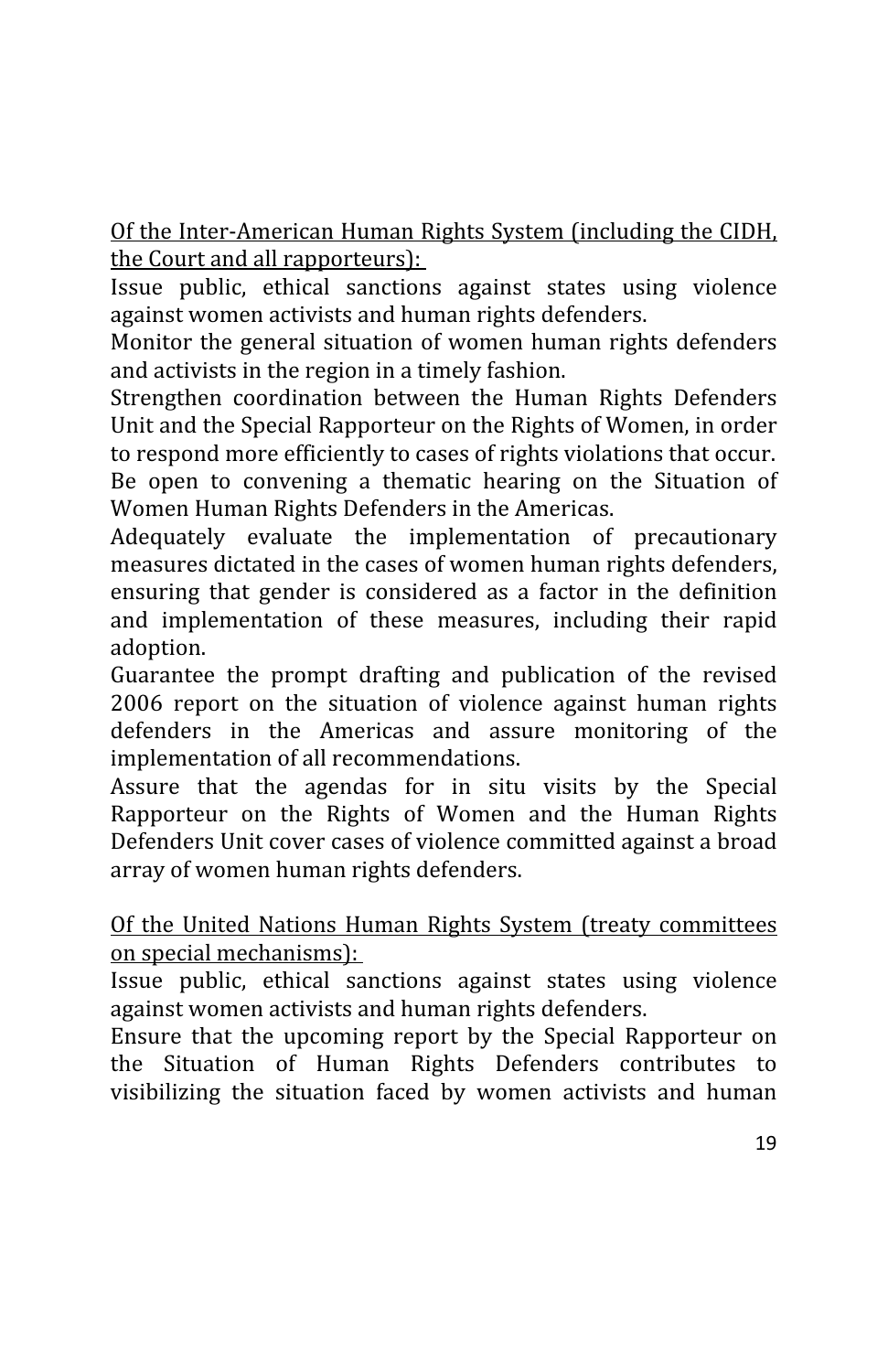rights
defenders
Mesoamerica,
and
that
the
report
is
written
from a
gender
perspective.

Guarantee
 that
 the
 situations
 of
women
 human
 rights
 defenders in
 their
 diversity
 are
 integrated
 into
 the
 recently
 created Universal
Periodic
Review
processes,
carried
out
by
 the
member states
of
the
UN
Human
Rights
Commission,
and
that
their
review results
in
binding
consequences
and
effects.

Reinforce joint work and coordination between the Rapporteur on
 Violence
 Against
 Women
 and
 the
 Special
 Rapporteur
 on
 the Situation of Human Rights Defenders including joint recommendations or reports, and joint missions, in addition to individual
communications
work.

Ensure
 that
 all
 committees
 monitoring
 treaties
 on
 torture;
 civil and
 political
 rights;
 economic,
 social
 and
 cultural
 rights;
 the eradication
 of
 discrimination
 against
 women;
 and
 children's rights, among others, include a gender and women's rights perspective
 and,
 that
 they
 especially
 take
 into
 account
 the situation experienced by the wide array of women activists and human
rights
defenders
in
the
region.

Widely disseminate the recommendations made to different states
 in
 the
 region
 by
 different
 entities
 and
 committees
 of
 the U.N. on the rights of all women human rights defenders, using all available
mass
media.

For our part, we, as diverse Mesoamerican women activists and human
 rights
 defenders,
 make
 a
 commitment
 to
 achieve
 better coordination
 among
 ourselves,
 which
 will
 allow
 us
 to
 continue acting collectively in making a timely and effective response to violence and assisting in cases of threats and attacks faced by colleagues
in
our
region.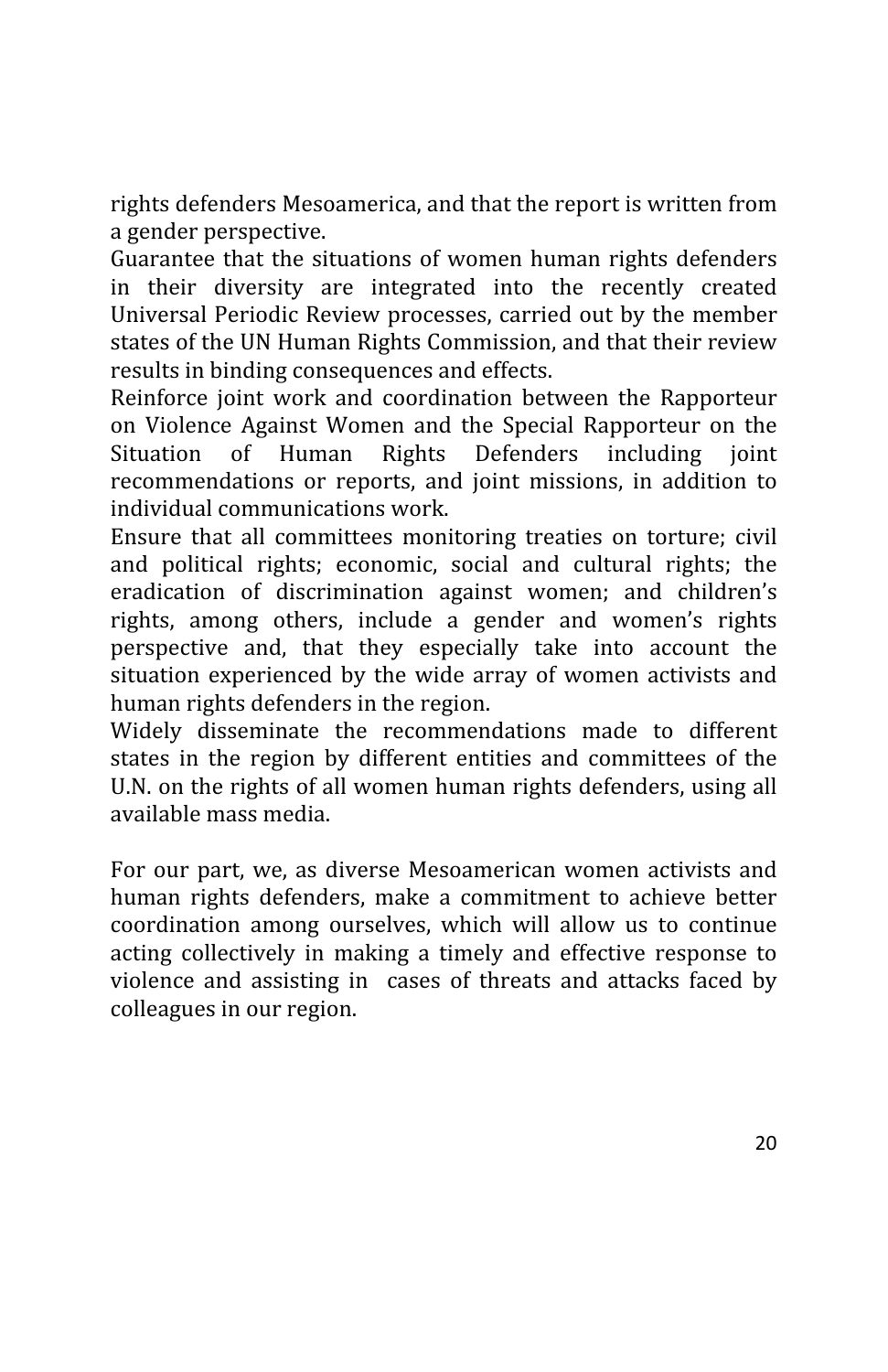## **Acknowledgements**

This
 document
 was
 made
 possible
 thanks
 to
 the
 commitment, participation,
 and
 contributions
 of
 countless
 people
 and institutions
 that
joined
 together
in
 the
Mesoamerican
Meeting
of Women Human Rights Defenders. The reflections of 55 of these colleagues
 make
 up
 the
 basic
 input
 of
 this
 work. Our
 deepest thanks
to
all
of
them.

Adelav Carias (Honduras, Feministas en Resistencia), Alejandra Nuño (Costa Rica, Centro por
la
Justicia
y
en
Derecho
Internacional‐CEJIL),
Aline
Castellanos
Jurado
(Mexico,
Consorcio Oaxaca
 A.C.),
 Amandine
 Fulchiron
 (Guatemala,
 Actoras
 del
 Cambio),
 Ana
 Ixmucané
 Gatica (Guatemala,
 Comité
 de
 Unidad
 Campesina),
 Lucía
 Morán
 Vásquez
 (Guatemala,
 Mujeres Transformando
el
Mundo),
Ana
María
Hernández
Cárdenas
(Mexico,

Consorcio
Oaxaca
A.C.), Andrea
Medina
Rosas
 (Mexico,
Red
Mesa
de
mujeres
de
Cd.
 Juárez),
Carmela
Curup
Chajon (Guatemala,
Asociación
de
abogadas
Mayas),
Carolina
Cantú
Morales
(Mexico,
Coordinadora Guerrerense de Mujeres Indígenas), Claudia Hernández Cruz (Guatemala, Fundación Sobrevivientes), Cecilia Espinosa Martínez (Mexico, Red Mesa de mujeres de Cd. Juárez), Claudia Acevedo (Guatemala, LESBIRADAS), Claudia Spellmant Medina (Honduras, Colectivo III/RedLacTrans), Claudia Samayoa (Guatemala, UDEFEGUA), Cristina Hardaga Fernández (Mexico,
Centro
de
Derechos
Humanos
de
la
Montaña
Tlachinollan),
Daysi
Flores
(Honduras, Jass Mesoamerica/ Petateras/Feministas en Resistencia), Dolores González Saravia (Mexico, Servicios y Asesoría para la Paz), Dora Ávila Betancourt (Mexico, Centro para los derechos de la mujer Nääxwiin), Dora Ruano (Guatemala, Frente Nacional de Lucha -FNL), Emelia Ortíz García (Mexico Campaña Si no están ellas no estamos todas. Triqui), Eréndira Cruz Villegas Fuentes (Mexico, Incide Social/ Frente de Protección a Periodistas), Erika Guevara (USA, Global Fund For Women), Evelyn García (Guatemala, Centro para la Acción Legal en Derechos Humanos),
 Evelyn
 Morales
 Pineda
 (Guatemala,
 Mujeres
 Tierra
 Viva),
 Gilda
 Rivera
 Sierra (Honduras,

Centro
de
Derechos
de
Mujeres),
Gladys
Lanza
Ochoa
(Honduras,
Movimiento
de Mujeres por la Paz "Visitación Padilla"), Inmaculada Barcia (España, AWID), Jacqueline Nolley Echegaray (USA/Peru, Just Associates -JASS), Lisa VeneKlasen (USA, Just Associates -JASS), Luisa Pérez Herrán (Nicaragua, Grupo Venancia), Aleyda Terán (Panamá, Alianza de Mujeres/ Codim/Petateras), Lydia Alpizar (Costa Rica/ Mexico, AWID), María Guadalupe López
 García
 (Mexico,
 Lesbianas
 en
 Patlatonalli.A.C.),
 Mariana
 Moisa
 (El
 Salvador,
 Mujeres Solidarias/ Colectiva feminista), Marleni del Carmen Ortiz (El Salvador, Asociación para el Desarrollo y Defensa de la Mujer-APDM), Marta Figueroa Mier (Mexico, COLEM), Marta María Blandón (Nicaragua, IPAS), Marusia López Cruz (Mexico. IASS-Mesoamerica/Consorcio /Petateras), Mary Jane Real (Philippines, Women Human Rights Defenders International Coalition), Morena Herrera Argueta (El Salvador, Alianza Feminista Centroamericana /Colectiva Feminista para el Desarrollo Local), Nohelia Nuñez Licona (Honduras,
 Plataforma
 de
DH
 de
Honduras
 /
 E.DEF.),
Olga
 Lorena
 Lobos
 Cruz
 (Guatemala, Asociación de Mujeres de Petén Ixqik), Patricia Orozco Andrade (Nicaragua, Campaña 28 de Septiembre), Patricia Ardón (Guatemala, Sinergia Nój/ JASS/ Petateras), Patricia Guerrero